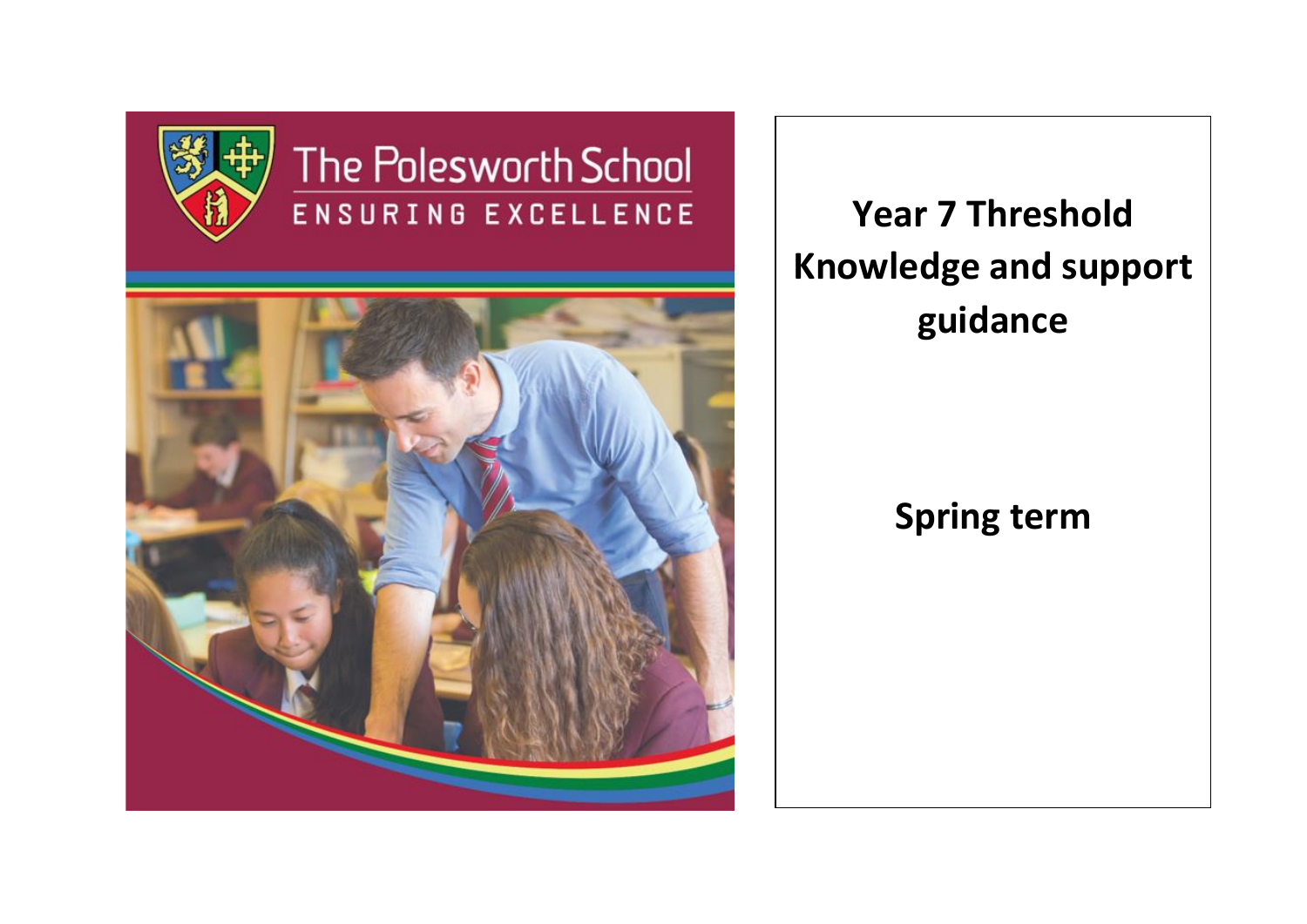For the topics of learning within each subject we have identified the key knowledge and skills which students need to secure to give them a firm foundation on which to build further learning. We refer to these as threshold knowledge and it our intention that every student secures the threshold knowledge in order to make outstanding progress through the curriculum.

We believe that the form in which feedback and assessment takes place must be specifically related to the individual subject therefore subject teachers use a range of strategies to assess students' progress using the threshold knowledge.

We have included below the subject threshold knowledge for the topics of learning covered during the autumn term. You can support your son/daughter's progress by regularly discussing the threshold knowledge with them to help them to remember what they have learnt. To assist you in supporting your son/daughter with any areas for development we have signposted resources and links for each subject below.

| <b>Subject</b> | <b>Year 7 Threshold Concepts - Spring term</b>                                                                                                                                                                                                                                                                                                                                               | How to support students' learning                                                                                                                                                                                                                                                                                                                                     |
|----------------|----------------------------------------------------------------------------------------------------------------------------------------------------------------------------------------------------------------------------------------------------------------------------------------------------------------------------------------------------------------------------------------------|-----------------------------------------------------------------------------------------------------------------------------------------------------------------------------------------------------------------------------------------------------------------------------------------------------------------------------------------------------------------------|
| <b>Art</b>     | $Cells -$<br>1. Demonstrate how to draw a cell using line and<br>tone.<br>2. Know about the life and work of artist Karen<br>Margolis.<br>3. Demonstrate how to use painting techniques to<br>create two abstract watercolour paintings.<br>4. Know what a continuous line is and how to apply<br>it.<br>5. Understand the importance of composition and<br>how to apply it to abstract art. | Encourage your child to understand<br>what the terms; Colour, abstract, line,<br>texture, composition, colour pallets,<br>continuous line, tone, wet on wet<br>technique, wet on dry technique, salt<br>technique, blending, shape, gestural<br>marks, form mean.<br>Visit<br>$\bullet$<br>http://www.karenmargolisart.com/<br>And copy some of Karen Margolis's Art. |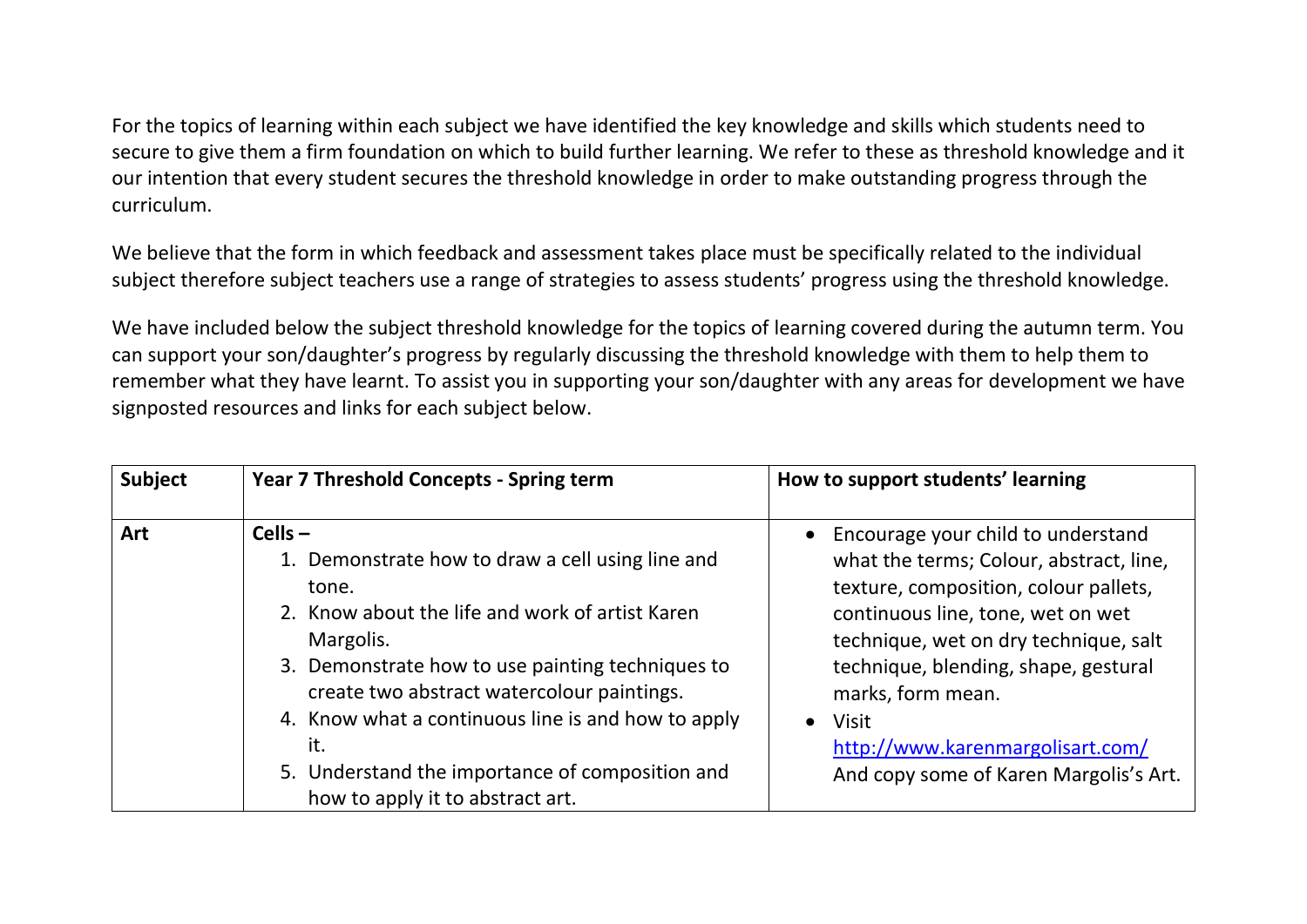|              | 6. Understand techniques to add texture and<br>how these can be used in abstract art.<br>7. Understand techniques to add tone and how these<br>can be used in abstract art.<br>8. Apply appropriate formal element words to<br>analyse and evaluate their work.<br>9. Know all of the key terms relevant to the project.<br>Optical art -<br>1. Demonstrate how to draw an optical art image.<br>2. Use a pen or pencil to draw lines to create<br>contrasting shapes/thick lines.<br>3. Demonstrate how to create an artist research page<br>to include the historical and cultural development<br>of Bridget Riley.<br>4. Apply appropriate formal element words to<br>analyse and evaluate their own work. | • Follow the Oak academy work at home<br>https://classroom.thenational.academy<br>/units/abstract-art-beyond-the-normal-<br>55ac<br>Encourage your child to understand<br>what the terms; Opart, optical illusions,<br>abstract, composition, pattern, visual<br>art, geometric, movement, line,<br>sensations, artist research,<br>collage mean.<br>Visit<br>https://www.tate.org.uk/art/artists/bri<br>dget-riley-1845 And study the work. |
|--------------|---------------------------------------------------------------------------------------------------------------------------------------------------------------------------------------------------------------------------------------------------------------------------------------------------------------------------------------------------------------------------------------------------------------------------------------------------------------------------------------------------------------------------------------------------------------------------------------------------------------------------------------------------------------------------------------------------------------|----------------------------------------------------------------------------------------------------------------------------------------------------------------------------------------------------------------------------------------------------------------------------------------------------------------------------------------------------------------------------------------------------------------------------------------------|
|              | 5. Understand the meaning of cut paper collage.                                                                                                                                                                                                                                                                                                                                                                                                                                                                                                                                                                                                                                                               |                                                                                                                                                                                                                                                                                                                                                                                                                                              |
| <b>Drama</b> | Macbeth $-$<br>1. Understand and demonstrate how to identify and<br>create atmosphere / tension."<br>2. Demonstrate ability to use rhythm/discipline in<br>performance.<br>3. Understand and perform stage fighting showing<br>complete understanding of safety and rules.                                                                                                                                                                                                                                                                                                                                                                                                                                    | Narrating -<br>https://www.bbc.co.uk/bitesize/guides<br>/zxpc2hv/revision/7<br><b>Ensemble Acting -</b><br>https://www.youtube.com/watch?v=d<br>AzXWnM47aw                                                                                                                                                                                                                                                                                   |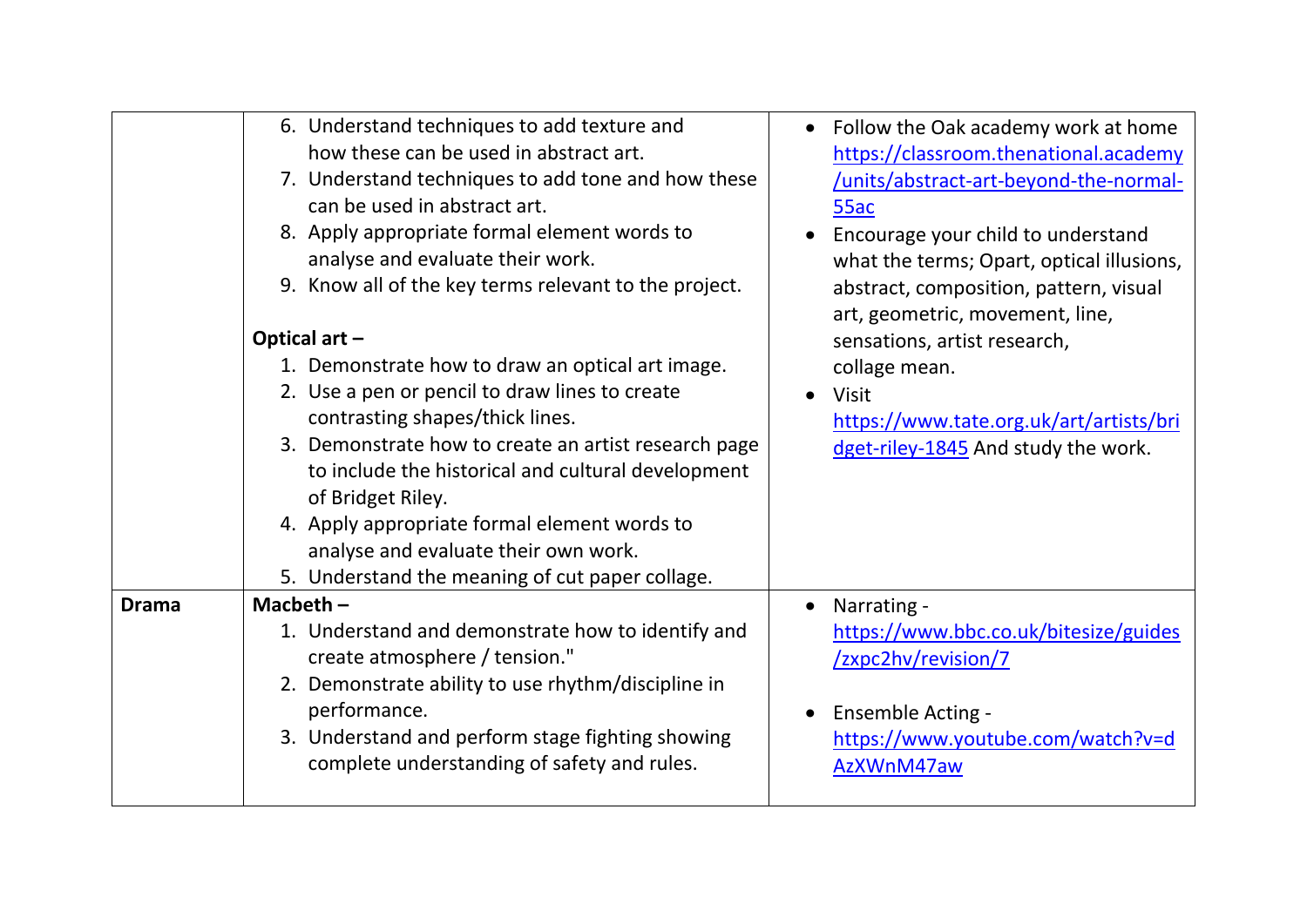| 4. Understand how to use music to inform                                | Mulit-roling -                     |
|-------------------------------------------------------------------------|------------------------------------|
| physicality. Demonstrate ability to perform mime.                       | https://www.youtube.com/watch?v=bg |
| 5. Apply Drama skills to new contexts.                                  | mfKeFN3Sk                          |
| 6. Demonstrate development of voice to extend to                        |                                    |
| pitch, tone, volume, emphasis, pause, attitude /<br>emotion.            |                                    |
| 7. Demonstrate how to choose and use props and<br>staging.              |                                    |
|                                                                         |                                    |
| Charlie $-$                                                             |                                    |
| 1. Apply existing knowledge and skills to new                           |                                    |
| contexts.                                                               |                                    |
| 2. Demonstrate an understanding of narration to                         |                                    |
| include: purpose/use to extend to focal point and                       |                                    |
| vocal skills (tone, pace, pitch, pause, emphasis,<br>emotion/attitude). |                                    |
| 3. Understand and demonstrate the ability to devise                     |                                    |
| transitions, at times making them meaningful and<br>creative.           |                                    |
| 4. Understand and demonstrate ensemble acting to                        |                                    |
| extend to multi-rolling.                                                |                                    |
| 5. Demonstrate and understanding of the creation                        |                                    |
| and use of cues.                                                        |                                    |
| 6. Demonstrate an understanding of how to perform                       |                                    |
| slow motion in rehearsal and performance.                               |                                    |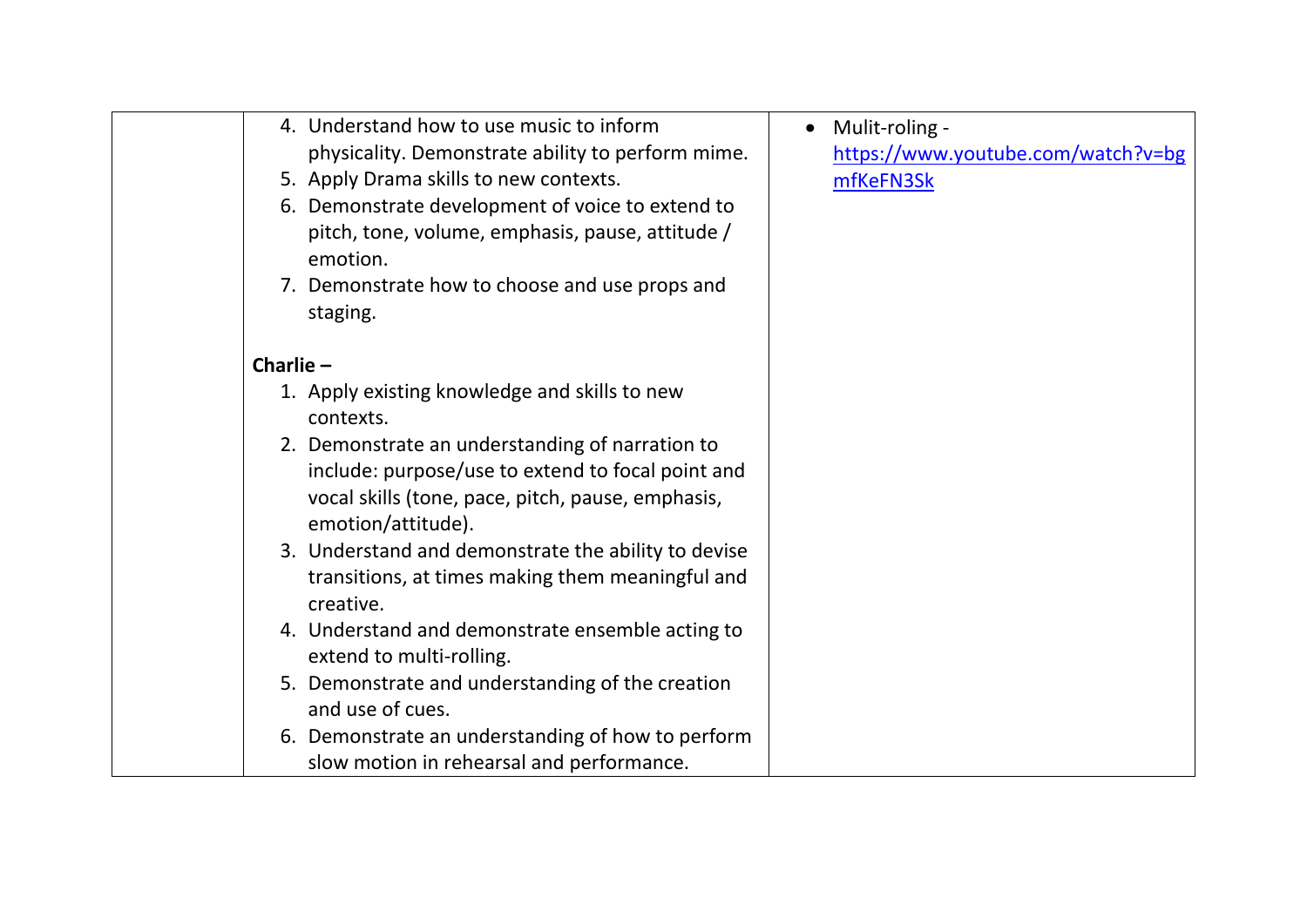|                                                   | 7. Awareness of audience to extend to sightlines and<br>leading lines.                                                                                                                                                                                                                                                                                                                                                                                                                                                                                                                                                          |                                                                                                                                                                                                                                                                                                                                                                                                                                                                                                                        |
|---------------------------------------------------|---------------------------------------------------------------------------------------------------------------------------------------------------------------------------------------------------------------------------------------------------------------------------------------------------------------------------------------------------------------------------------------------------------------------------------------------------------------------------------------------------------------------------------------------------------------------------------------------------------------------------------|------------------------------------------------------------------------------------------------------------------------------------------------------------------------------------------------------------------------------------------------------------------------------------------------------------------------------------------------------------------------------------------------------------------------------------------------------------------------------------------------------------------------|
| <b>English</b><br>(Literature<br>and<br>language) | Language Reading -<br>1. Understanding - Shows simple awareness of ideas.<br>2. Use of References - Selects simple<br>references/textual details/quotes.<br>3. Analysis of Language - Offers simple comment on<br>the effects of language.<br>4. Analysis of Structure - Offers simple comment on<br>the effects of structural features.<br>5. Subject Terminology - Makes simple use of subject<br>terminology, not always accurately/appropriately.<br>6. Critical Evaluation - Makes simple evaluative<br>comment(s) on the effect(s) on reader.<br>7. Relevant Response - Simple response to the focus<br>of the statement. | Listen to your child read a range of<br>texts (e.g., fiction, non-fiction, articles,<br>magazines) to allow them to fulfil their<br>daily reading targets and to help<br>improve their confidence in reading.<br>Help them to revise content learned in<br>school from their class notes,<br>knowledge organisers and 'Big<br>Question' sheets by testing them on<br>the key concepts for each topic.<br>Support them in improving literacy<br>skills by visiting the KS3 grammar pages<br>on the BBC bitesize website |
|                                                   | Literature - Poetry -<br>6. Identifies some links between the poet's methods<br>on the reader.                                                                                                                                                                                                                                                                                                                                                                                                                                                                                                                                  | https://www.bbc.co.uk/bitesize/topics/<br>z4hrt39. Students will benefit from<br>working through the tasks and using<br>the activities to check their own work                                                                                                                                                                                                                                                                                                                                                         |
|                                                   | Literature - Shakespeare's villains -<br>1. Supported response to task and extract.<br>2. Comments on references from the extract.<br>3. Relevant comments of Shakespeare methods.                                                                                                                                                                                                                                                                                                                                                                                                                                              | before submitting it in their 200-word<br>writing challenge fortnightly homework<br>tasks.                                                                                                                                                                                                                                                                                                                                                                                                                             |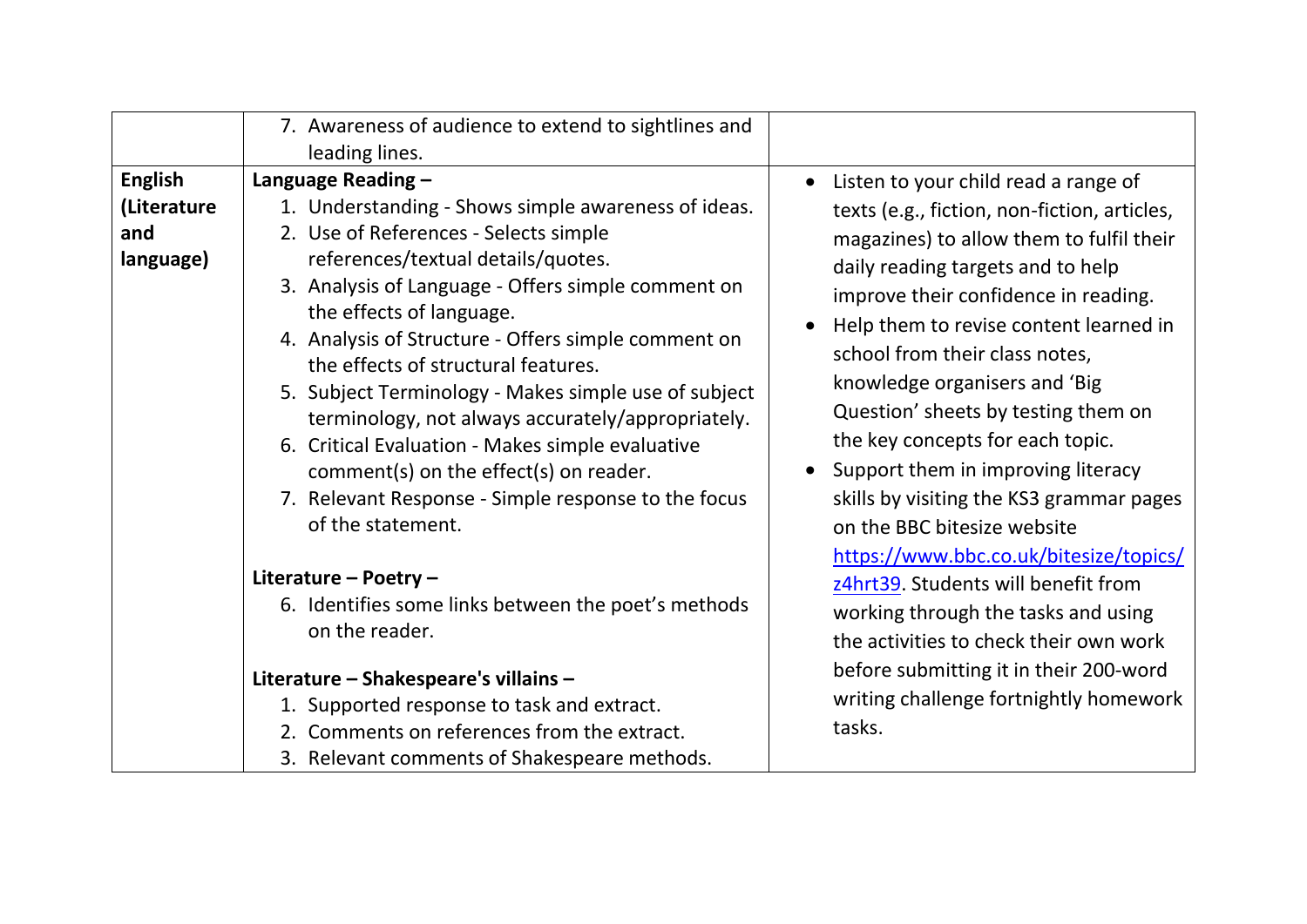| 4. Some explanation of how the extract makes the<br>audience feel.<br>5. Some awareness of implicit ideas/contextual<br>factors. |                                          |
|----------------------------------------------------------------------------------------------------------------------------------|------------------------------------------|
| Spring 1 - Weather and Climate -                                                                                                 | <b>Watch Geographical documentaries</b>  |
| Geography                                                                                                                        | together such as David Attenborough.     |
| 1. Describe weather and climate.                                                                                                 | Encourage your child to take an interest |
| 2. Explain how weather is measured.                                                                                              | in current affairs/watch/read the news.  |
| 3. Know 2 factors that affect climates around the                                                                                | Use the BBC Geography bitesize           |
| world.                                                                                                                           | website to support your son/daughter's   |
| 4. Explain why rain occurs.                                                                                                      | learning.                                |
| 5. Know that the UK weather is changeable.                                                                                       | <b>BBC Bitesize - Weather</b>            |
| 6. Describe how air pressure impacts our weather.                                                                                | https://www.bbc.co.uk/bitesize/topics/   |
| 7. Know the impacts of extreme weather in the UK.                                                                                | zx38q6f                                  |
| 8. Interpret a climate graph.                                                                                                    | <b>BBC Bitesize - Rivers</b>             |
| 9. Know how microclimate is affected by physical and                                                                             | https://www.bbc.co.uk/bitesize/topics/   |
| human features                                                                                                                   | zs92tfr                                  |
| 10. Outline the causes of tropical storms.                                                                                       | BBC News (or other global news           |
| 11. Explain the impacts of Hurricane Irma.                                                                                       | platforms)                               |
| Spring 2 - Rivers and Flooding -                                                                                                 | https://www.bbc.co.uk/news/world         |
| 1. Describe how water moves from the atmosphere                                                                                  | Seneca                                   |
| to land and the sea via the water cycle and                                                                                      | https://senecalearning.com/en-GB/        |
| drainage basins.                                                                                                                 | Education quizzes website - Geography    |
| 2. Explain how rivers and their valleys change                                                                                   | https://www.educationquizzes.com/ks      |
| between the upper, middle and lower courses.                                                                                     | 3/geography/                             |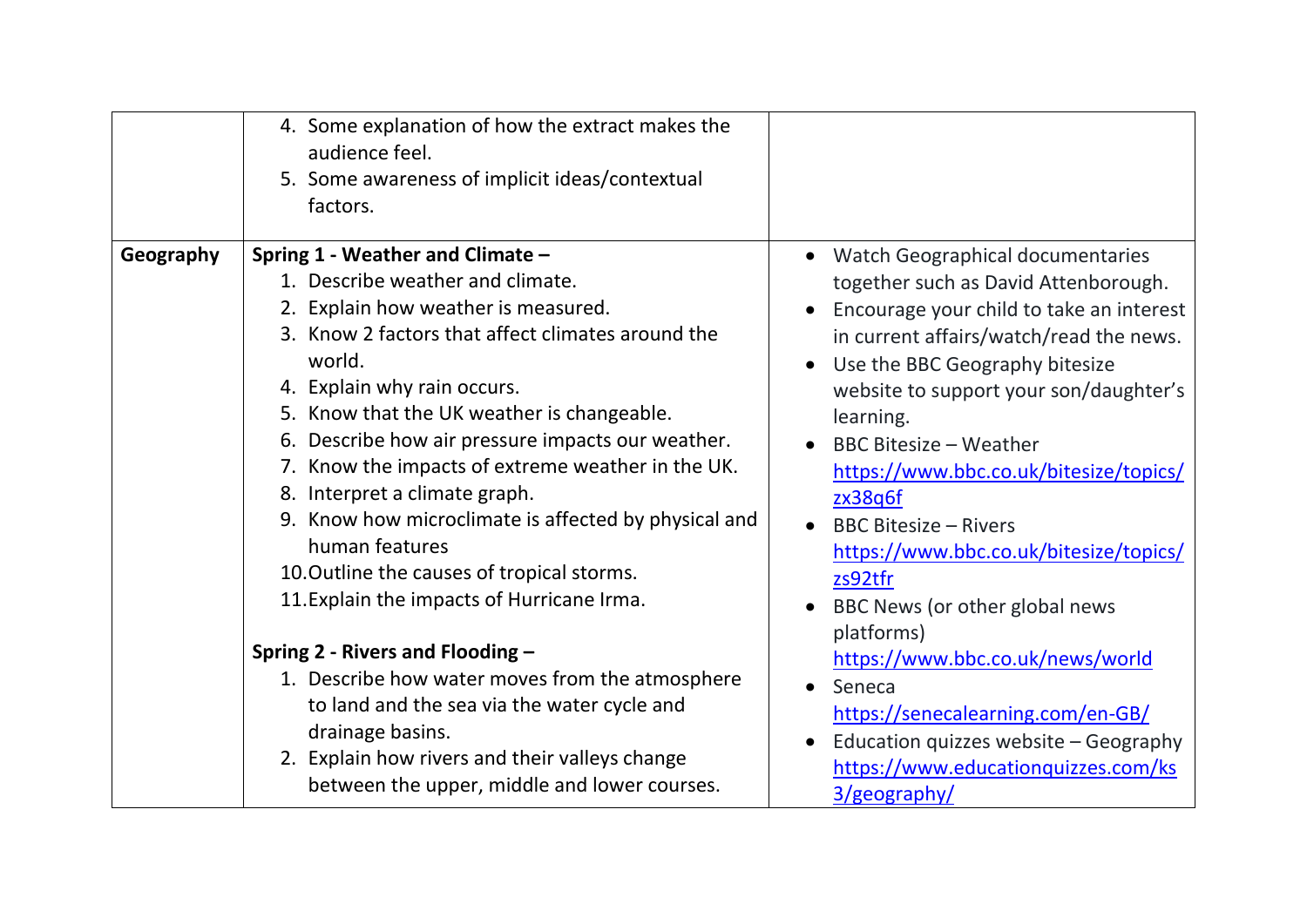|                | 3. Identify and explain the processes which shape the<br>landscape including erosion, transportation and<br>deposition.<br>4. Describe how river landforms are created<br>including, waterfalls, meanders and ox-bow lakes.<br>5. Identify the physical and human causes of<br>flooding.<br>6. Describe the causes and effects of flooding in<br>Bangladesh.<br>7. Describe the causes and effects of flooding in<br>Boscastle.<br>8. Know 2 strategies to manage flooding.<br>9. Explain how GIS can be used to reduce the impacts<br>of flooding with improvement management<br>strategies. | CGP KS3 Geography revision guide<br>$\bullet$<br>Collins KS3 Geography revision guide<br>and practice question booklet<br>AQA KS3 Geography textbook                                                                                                                                                                                                                                       |
|----------------|-----------------------------------------------------------------------------------------------------------------------------------------------------------------------------------------------------------------------------------------------------------------------------------------------------------------------------------------------------------------------------------------------------------------------------------------------------------------------------------------------------------------------------------------------------------------------------------------------|--------------------------------------------------------------------------------------------------------------------------------------------------------------------------------------------------------------------------------------------------------------------------------------------------------------------------------------------------------------------------------------------|
| <b>History</b> | King and Church -<br>1. Identify reasons why the church was important in<br>people's lives.<br>2. Give examples of roles in a medieval village.<br>3. Summarise the reasons for a divide between Henry<br>and Becket.<br>4. Judge the importance of the murder of Becket on<br>the relationship between church and state.<br>5. Scale extent of King John being good or bad with a<br>justification.<br>6. Identify a cause of Magna Carta.                                                                                                                                                   | Talk about History at home around<br>topics being studied and more<br>generally. We are studying life in the<br>Middle Ages and have looked at the<br>Church, medieval towns and villages,<br>Thomas Becket, the Magna Carta, the<br>Black Death and the Peasants' Revolt.<br>Encourage them to read. It could be<br>non-fiction, historical works,<br>newspapers, or online material, but |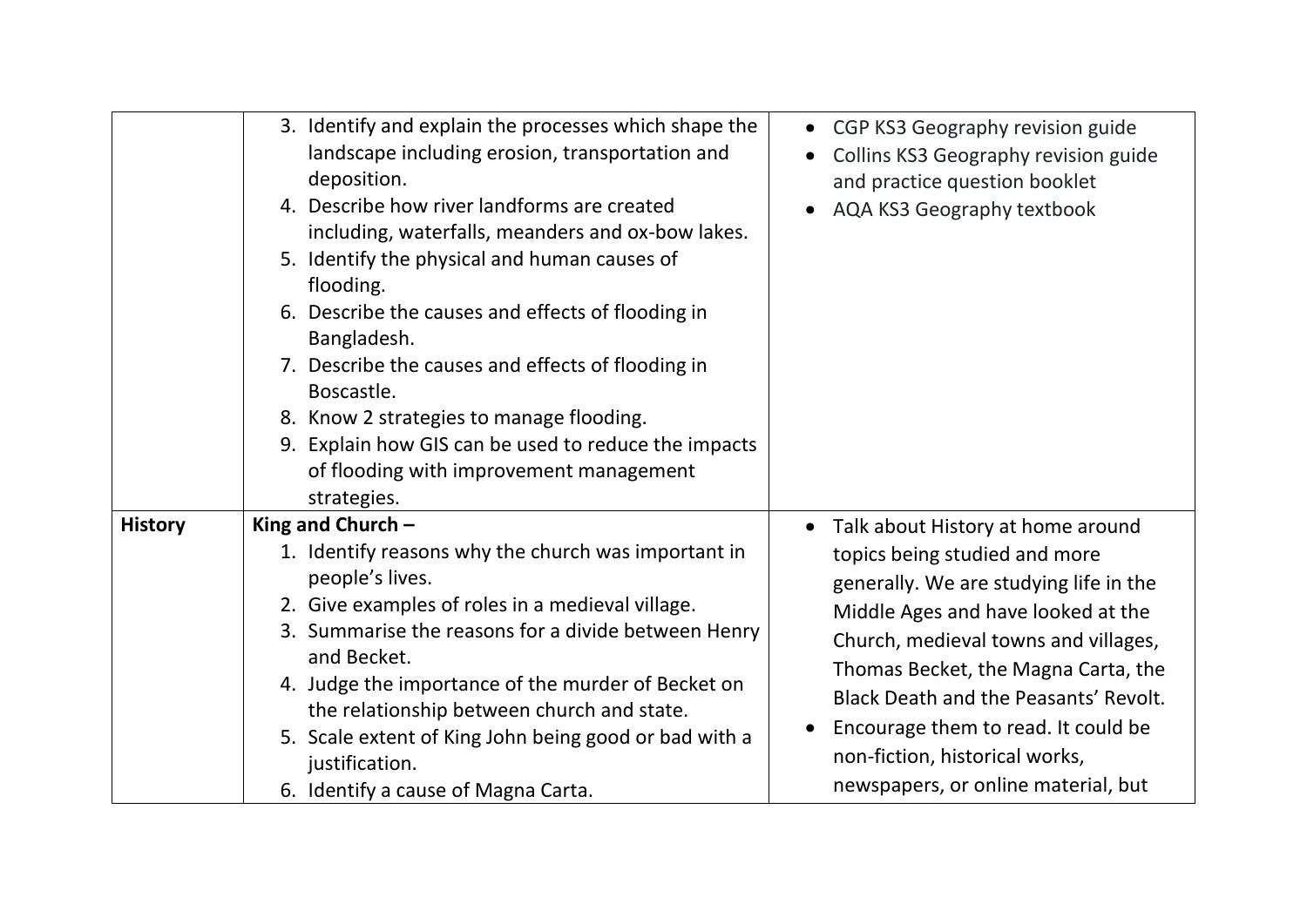|    | 7. Describe the causes of Magna Carta.<br>8. Explain causes of Magna Carta.<br>9. Provide a consequence of the Black Death.<br>10. Describe the reasons for peasants being in a<br>difficult position by 1381.<br>11. Recount the events of the Peasants Revolt.<br>12. Form a judgment on Wat Tyler's significance.                                                                                                                                | then ask them to assess it as a source<br>using their skills.<br>Visit historic sites/museums/online<br>displays. E.g. Tamworth<br>Castle/Kenilworth/Warwick Castle. The<br>Church of St Editha in Tamworth is a<br>well preserved medieval church and<br>Polesworth Abbey was built in 1190<br>(medieval).<br>Historic sites and museums also have<br>useful resources on their websites.<br>Watch historical documentaries and<br>programmes together (e.g. Dan<br>Snow/Horrible Histories). |
|----|-----------------------------------------------------------------------------------------------------------------------------------------------------------------------------------------------------------------------------------------------------------------------------------------------------------------------------------------------------------------------------------------------------------------------------------------------------|------------------------------------------------------------------------------------------------------------------------------------------------------------------------------------------------------------------------------------------------------------------------------------------------------------------------------------------------------------------------------------------------------------------------------------------------------------------------------------------------|
| IT | Computing; Past, present and future -<br>1. Understand how to format documents.<br>2. Demonstrate how to use formatting<br>appropriately.<br>3. Understand the importance of aesthetics when<br>presenting information and have an awareness of<br>factors that can inhibit this.<br>4. Know Moore's Law and how computer technology<br>has developed and changed over time.<br>5. Know about important figures in the development<br>of computing. | Encourage students to practice their<br>formatting skills using MS Word and<br>PowerPoint.<br>Use the BBC Bitesize information to<br>reinforce learning in this topic:<br>https://www.bbc.co.uk/bitesize/guides<br>/z4p4jxs/revision/1<br>Assist students in researching about<br>other famous computer scientists<br>throughout history:                                                                                                                                                      |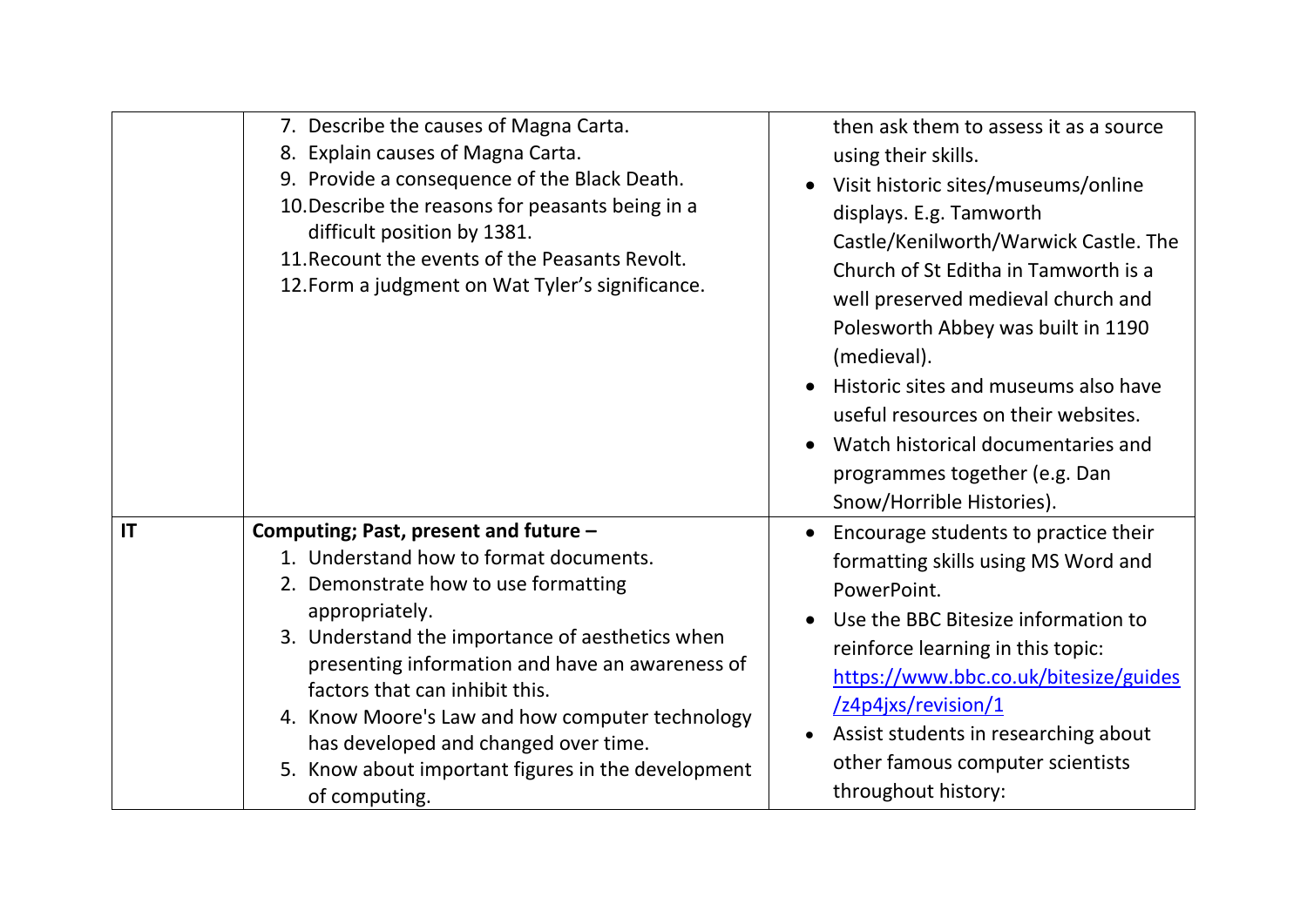|                      | 6. Present knowledge about computing using word<br>processing and presentation software.<br>7. Proofread and check that spelling, and grammar<br>has been approved.<br>8. Use word processing and presentation software to                                                         | https://www.britannica.com/biographi<br>es/technology/computer-science                                                                                                                                                                                                                                                                                                                                                               |
|----------------------|------------------------------------------------------------------------------------------------------------------------------------------------------------------------------------------------------------------------------------------------------------------------------------|--------------------------------------------------------------------------------------------------------------------------------------------------------------------------------------------------------------------------------------------------------------------------------------------------------------------------------------------------------------------------------------------------------------------------------------|
|                      | present information effectively.<br>9. Select appropriate text and images for use in<br>presentations.<br>10. Design presentations to convey information<br>effectively.                                                                                                           |                                                                                                                                                                                                                                                                                                                                                                                                                                      |
| <b>Languages</b>     | Leisure & Daily routine -                                                                                                                                                                                                                                                          | French $-$                                                                                                                                                                                                                                                                                                                                                                                                                           |
| (French &<br>German) | 1. Produce 5+ free-time sentences.<br>2. Produce 2+ sentences with time phrases.<br>3. Produce 2+ sentences with correct word order.<br>4. Produce 2+ infinitive phrases.<br>5. Take part in a 2-way conversation about free-time.<br>6. Produce 5+ sentences about daily routine. | Refer to the KS3 parent and student<br>handbook for specific revision<br>techniques and links to extra resources<br>and a range of websites that you can<br>use with your child to support them at<br>home.<br>Refer to the Knowledge Organiser in<br>the student's books for vocabulary<br>support.<br>Use<br>$\bullet$<br>https://www.bbc.co.uk/bitesize/subjec<br>ts/zgdqxnb for KS3 French revision and<br>cultural information. |
|                      |                                                                                                                                                                                                                                                                                    |                                                                                                                                                                                                                                                                                                                                                                                                                                      |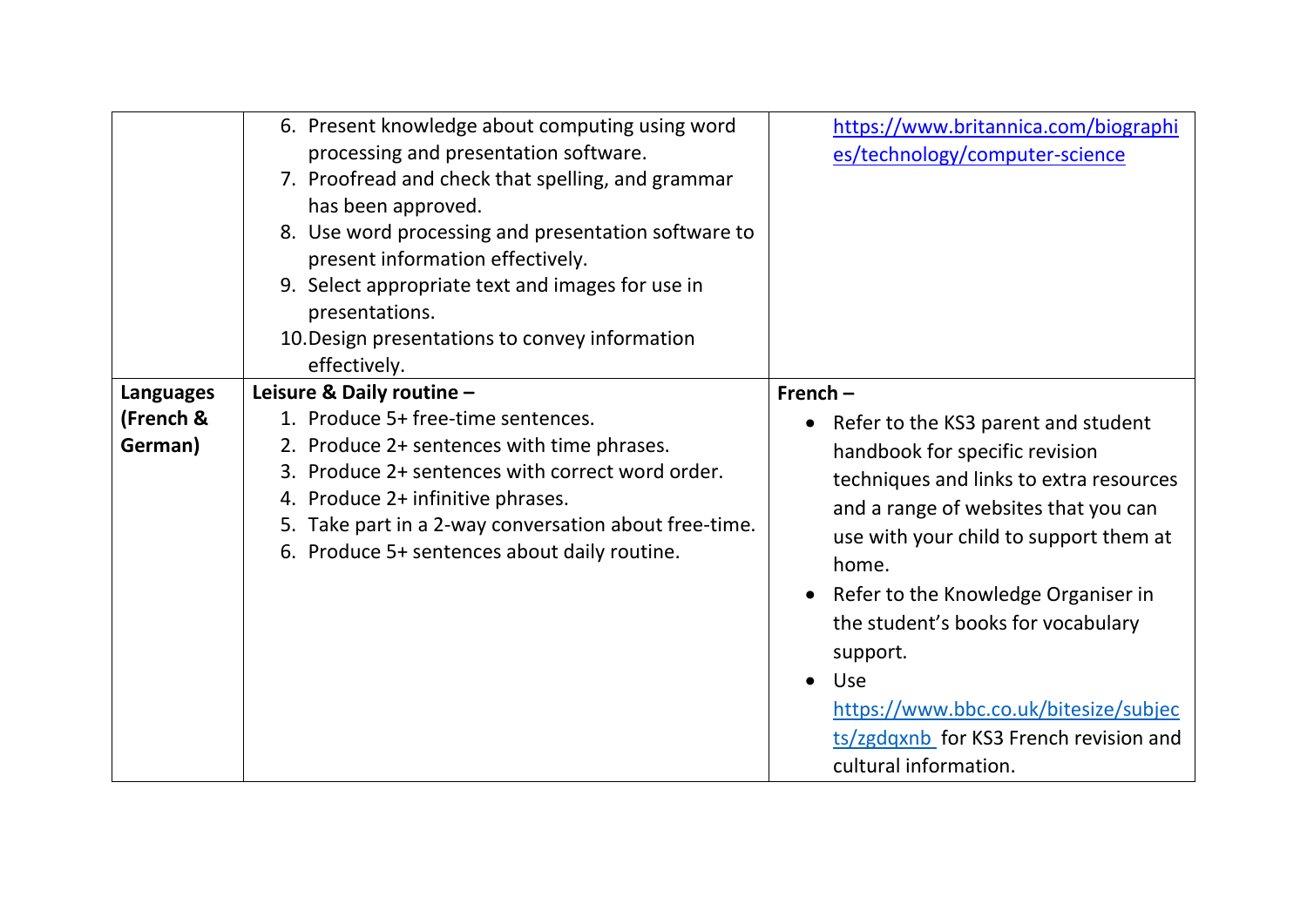• Use duolingo / memrise / quizlet for French vocabulary revision (as outlined in the KS3 Handbook on the school website). • Use the student's vocabulary and sentence builders in their class books, for reference to vocabulary and grammatical structures. **German -** • Refer to the KS3 parent and student handbook for specific revision techniques and links to extra resources and a range of websites that you can use with your child to support them at home. • Refer to the Knowledge Organiser in the student's books for vocabulary support. • Use [https://www.bbc.co.uk/bitesize/subjec](https://www.bbc.co.uk/bitesize/subjects/zcj2tfr) [ts/zcj2tfr](https://www.bbc.co.uk/bitesize/subjects/zcj2tfr) for KS3 German revision and cultural information.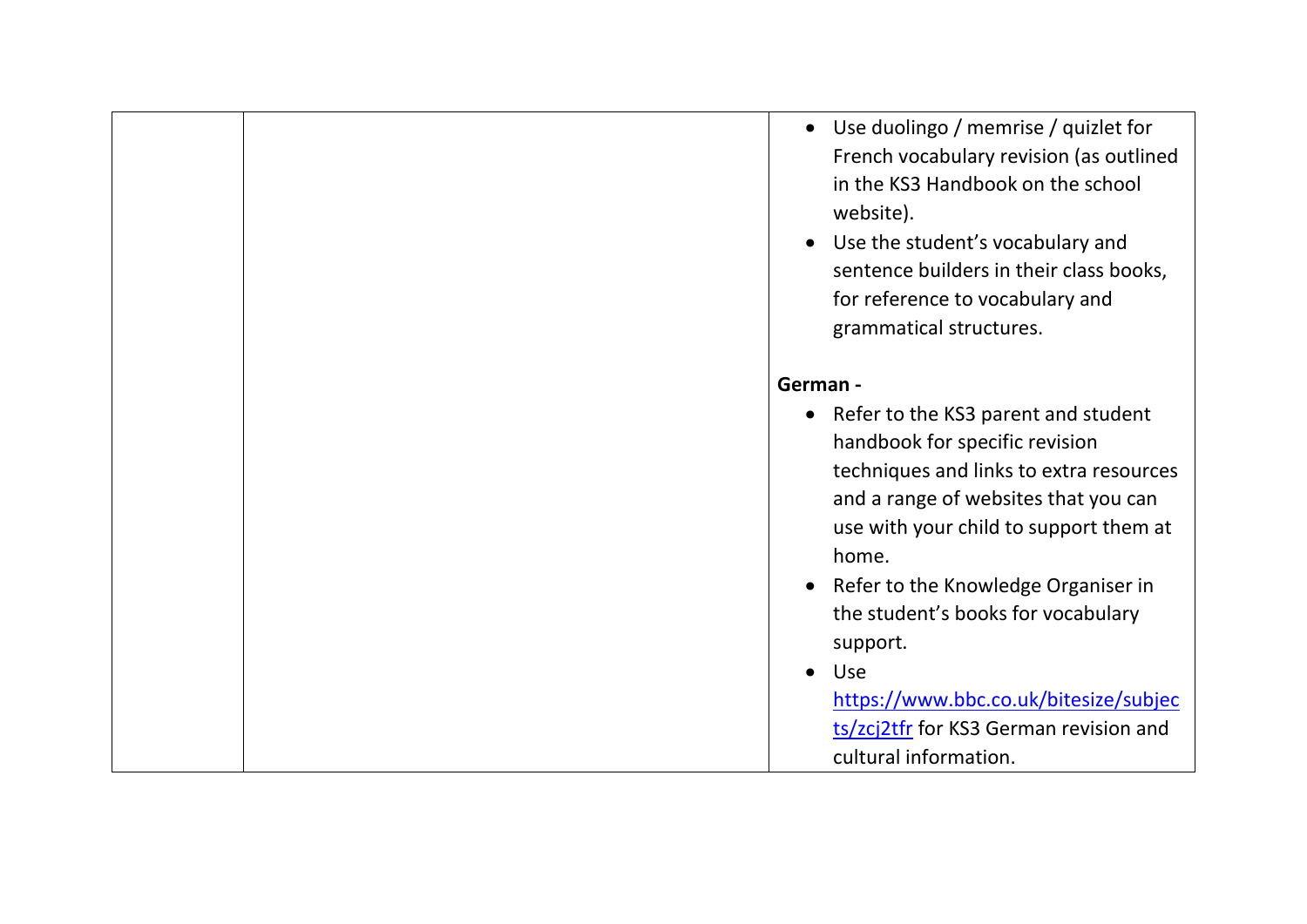|              |                                                                                                                                                                                                                                                                                                           | Use duolingo / memrise / quizlet for<br>French vocabulary revision<br>Use the student's vocabulary and<br>sentence builders in their class books,<br>for reference to vocabulary and<br>grammatical structures.                                        |
|--------------|-----------------------------------------------------------------------------------------------------------------------------------------------------------------------------------------------------------------------------------------------------------------------------------------------------------|--------------------------------------------------------------------------------------------------------------------------------------------------------------------------------------------------------------------------------------------------------|
| <b>Maths</b> | Addition and Subtraction -<br>1. Use formal methods for addition of decimals.<br>2. Use formal methods for subtraction of decimals.<br>3. Solve problems in the context of perimeter.<br>4. Solve financial maths problems.<br>5. Solve problems involving tables and timetables.                         | Follow the teacher's guidance and use<br>$\bullet$<br>Sparx Maths to support home learning.<br>If your child is struggling with a<br>particular skill encourage them to use<br>the support materials or contact their<br>teacher to resolve the issue. |
|              | <b>Multiplication and Division -</b><br>1. Understand and use order of operations.<br>2. Use formal methods to multiply decimals.<br>3. Use formal methods to divide decimals.<br>4. Solve problems using the area of rectangles and<br>parallelograms.<br>5. Solve problems using the area of triangles. | Sparx Maths will send a homework<br>update. Please encourage your child to<br>complete the homework to the best of<br>their ability. The homework is a recap<br>of the skills they have been taught.                                                   |
|              | <b>Fractions and Percentages of Amounts -</b><br>1. Use a given fraction to find the whole and/or other<br>fractions.                                                                                                                                                                                     |                                                                                                                                                                                                                                                        |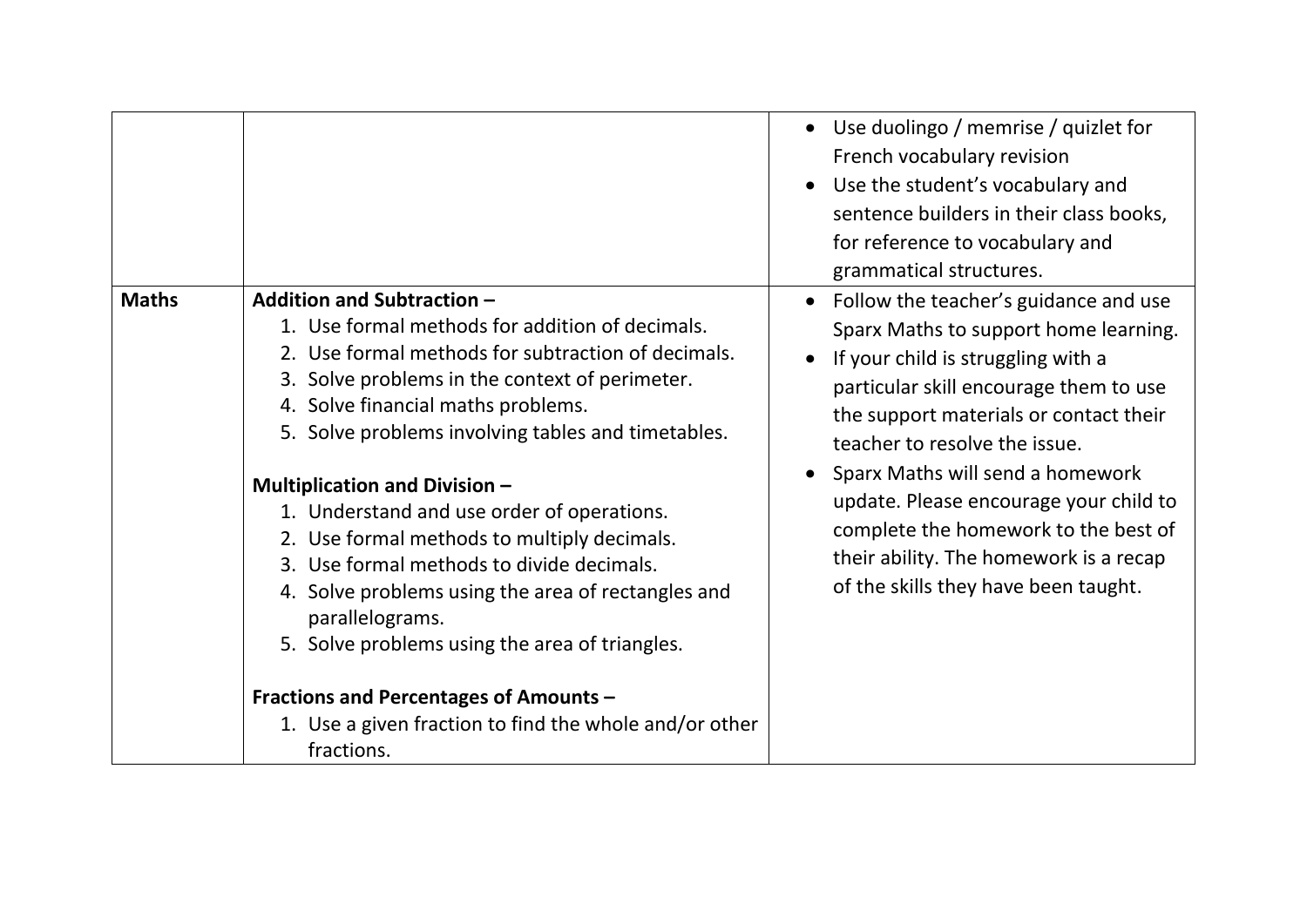|              | 2. Find a percentage of a given amount using a      |                    |
|--------------|-----------------------------------------------------|--------------------|
|              | calculator.                                         |                    |
|              |                                                     |                    |
|              | Directed number -                                   |                    |
|              | 1. Multiplication of directed numbers.              |                    |
|              | 2. Division of directed numbers.                    |                    |
|              | 3. Add directed numbers.                            |                    |
|              | 4. Subtract directed numbers.                       |                    |
|              | 5. Evaluate algebraic expressions with directed     |                    |
|              | number.                                             |                    |
|              | 6. Use order of operations with directed numbers.   |                    |
|              |                                                     |                    |
|              | <b>Fractional Thinking -</b>                        |                    |
|              | 1. Convert between mixed numbers and fractions.     |                    |
|              | 2. Add and subtract fractions from integers         |                    |
|              | expressing the answer as a single fraction.         |                    |
|              | 3. Add and subtract fractions where denominators    |                    |
|              | share a simple common multiple.                     |                    |
|              | 4. Add and subtract fractions with any denominator. |                    |
|              | 5. Add and subtract improper fractions and mixed    |                    |
|              | numbers.                                            |                    |
|              | 6. Use equivalence to add and subtract decimals and |                    |
|              | fractions.                                          |                    |
| <b>Music</b> | The Beatles $-$                                     | <b>THE BEATLES</b> |
|              |                                                     |                    |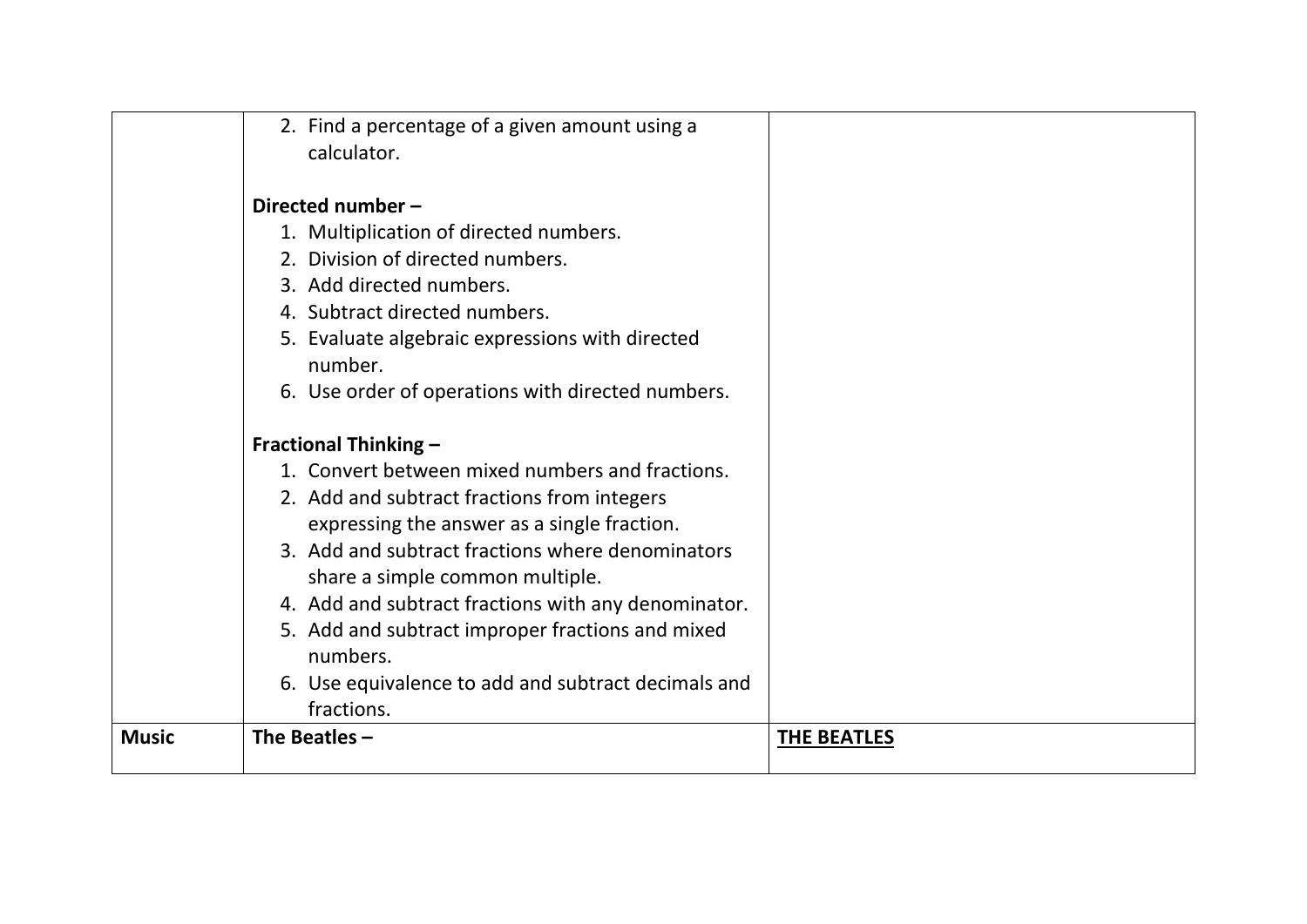| 1. Understand the historical and social impact The<br>Beatles had on British music industry (1960 -<br>present day).<br>2. Understand and be confident when playing major<br>and minor chords in a given structure.<br>3. Understand how to rehearse different parts<br>confidently for a class performance.<br>4. Develop instrumental skills on a variety of<br>instruments. | <b>Historical Background: This clip shows</b><br>the historical and social importance of<br>the band<br>https://www.youtube.com/watch?v=de<br><b>AxRhRpOGs</b><br>Developing Instrumental Skills: If your<br>child does not have access to a<br>keyboard, ukulele or guitar at home,<br>they can access virtual instruments and<br>practice at home<br>https://www.onlinepianist.com/virtual-<br>piano<br><b>Listening Resource:</b> This clip is made up<br>of The Beatles hits through the years.<br>By listening to different styles and<br>periods, students will have a wider<br>understanding of music.<br>https://www.youtube.com/watch?v=7q<br><b>Az1pGMIUA</b> |
|--------------------------------------------------------------------------------------------------------------------------------------------------------------------------------------------------------------------------------------------------------------------------------------------------------------------------------------------------------------------------------|-------------------------------------------------------------------------------------------------------------------------------------------------------------------------------------------------------------------------------------------------------------------------------------------------------------------------------------------------------------------------------------------------------------------------------------------------------------------------------------------------------------------------------------------------------------------------------------------------------------------------------------------------------------------------|
| Folk music-<br>1. Understand what a scale and pentatonic scale are<br>and how they are used in traditional folk music.<br>2. Compose and perform their own pentatonic<br>question and answer melodies, supported with C<br>and G chords/drones - improvisation.                                                                                                                | <b>FOLK MUSIC</b><br>Developing Instrumental Skills: If your<br>child does not have access to a<br>keyboard, ukulele or guitar at home,<br>they can access virtual instruments and                                                                                                                                                                                                                                                                                                                                                                                                                                                                                      |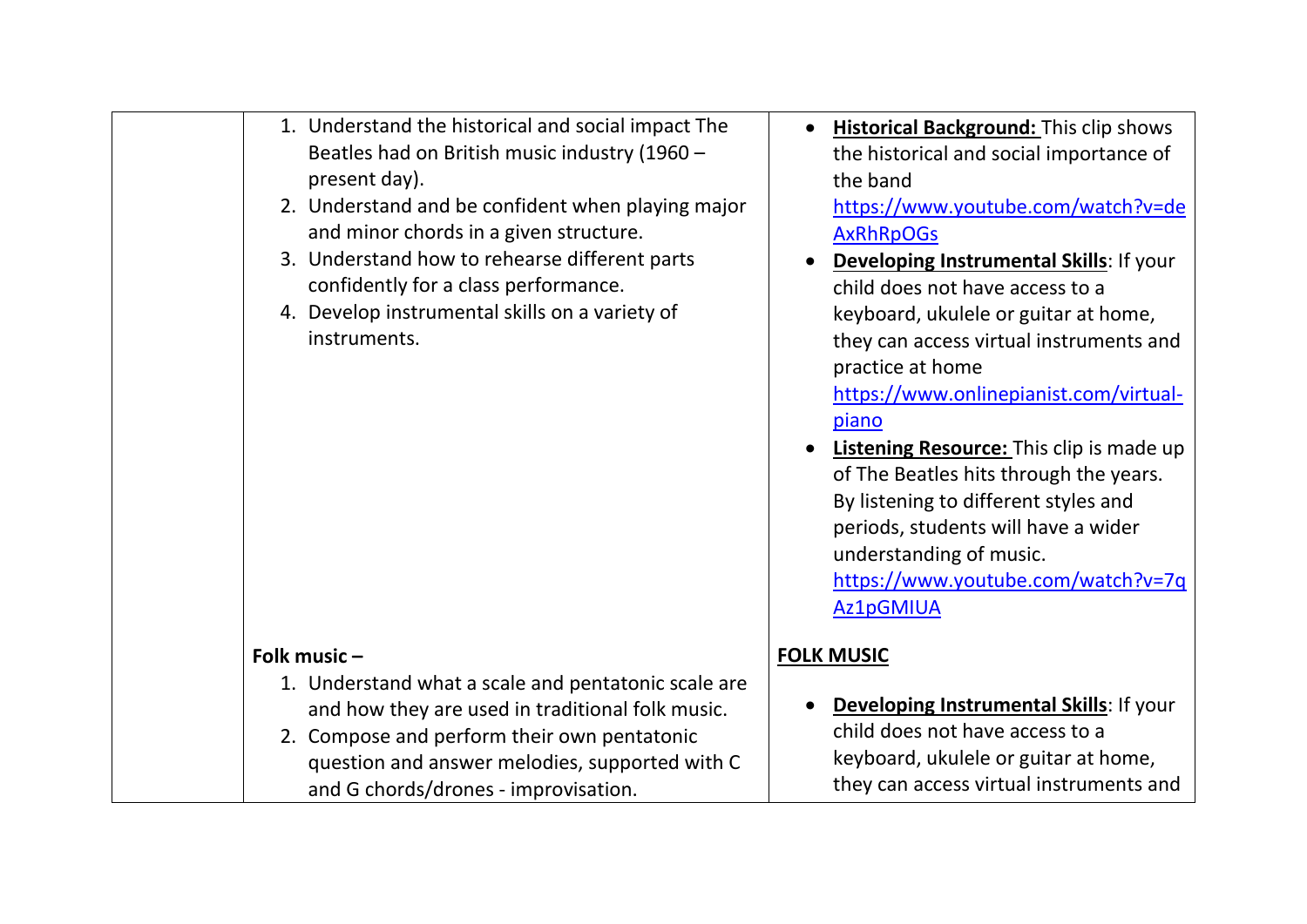|           | 3. Perform confidently their part in class<br>performances of key folk music pieces.<br>4. Understand what folk music is and the history of<br>British folk music, including the impact it has had<br>on different styles of music.                                                                                                                  | practice at home<br>https://www.onlinepianist.com/virtual-<br>piano<br><b>Historical Background: The following</b><br>clip further explains the importance of<br><b>British Folk Music</b><br>https://www.bbc.co.uk/bitesize/guides<br>/zckthyc/revision/1<br><b>INSTRUMENTAL LESSONS ARE AVAILABLE AT</b><br><b>SCHOOL. PLEASE GET IN TOUCH IF</b><br><b>INTERESTED:</b><br>s.glover@thepolesworthschool.com |
|-----------|------------------------------------------------------------------------------------------------------------------------------------------------------------------------------------------------------------------------------------------------------------------------------------------------------------------------------------------------------|---------------------------------------------------------------------------------------------------------------------------------------------------------------------------------------------------------------------------------------------------------------------------------------------------------------------------------------------------------------------------------------------------------------|
| <b>PE</b> | Athletics $-$<br>1. Demonstrate the correct grip technique for at least<br>one throw.<br>2. Understand that pacing is important in a<br>middle/long-distance running event.<br>3. Demonstrate the basic technique to achieve<br>maximum speed when performing a sprint.<br>4. Demonstrate the basic jumping technique in at<br>least one jump event. | <b>Athletics:</b><br>• Join a local athletics club<br>(Tamworth/Nuneaton) to develop your<br>technique.<br>Encourage your child to attend the<br>school club for extra practice.<br>Discuss the requirements for different<br>events with your child and encourage<br>them to record and improve their<br>personal bests.                                                                                     |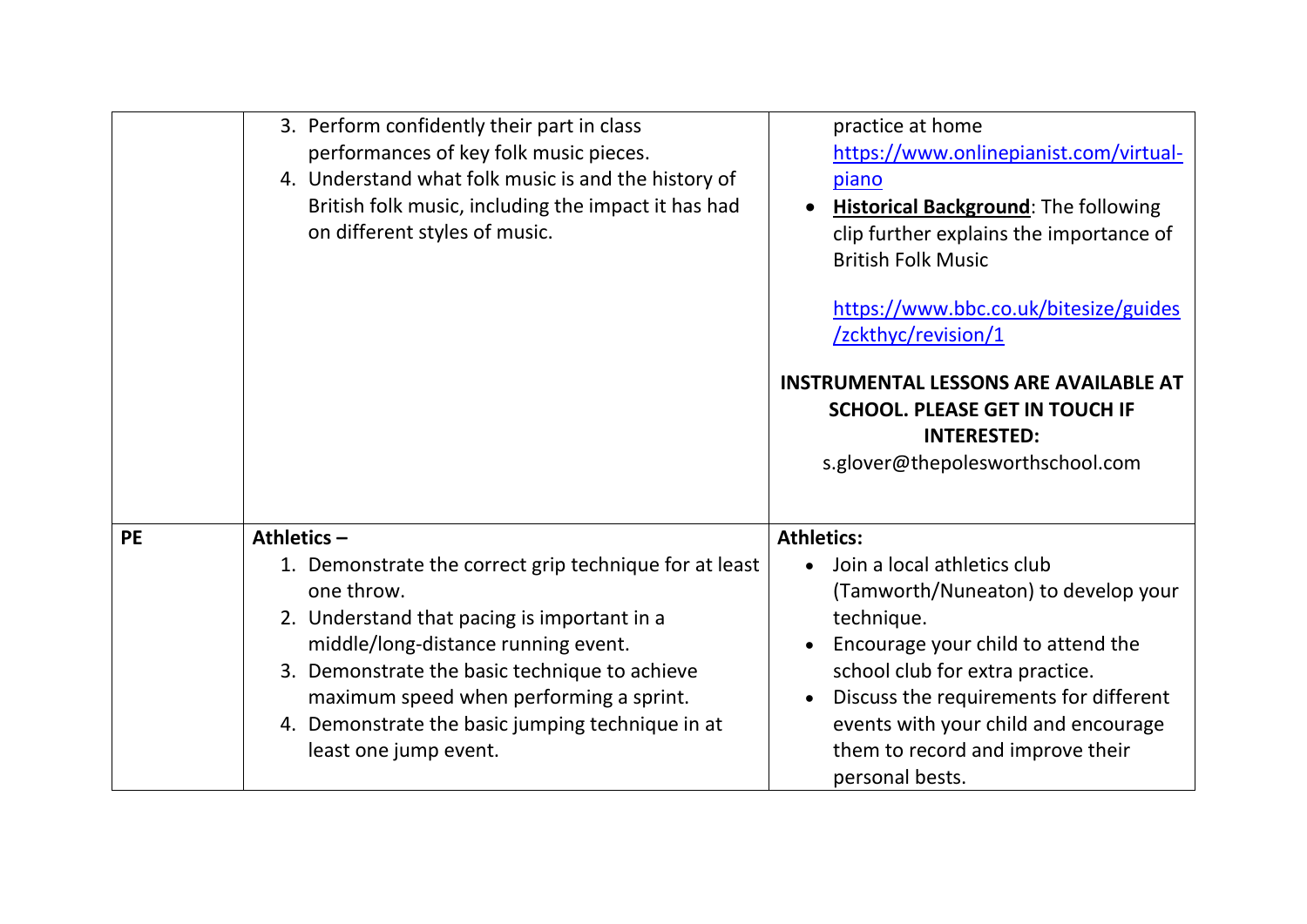| 5. Strive to achieve their own personal best in<br>performance in most events.<br>6. Demonstrate how to prepare the body effectively<br>for a variety of activities through a group warm-up.                                                                                                                                                                            | Watch athletics events live on TV or on<br>$\bullet$<br>YouTube. Watch world records and<br>coaching videos for individual events.<br>Ask your child about "ME in PE" and<br>discuss the characteristics they have<br>developed in PE.                                                                                                                                      |
|-------------------------------------------------------------------------------------------------------------------------------------------------------------------------------------------------------------------------------------------------------------------------------------------------------------------------------------------------------------------------|-----------------------------------------------------------------------------------------------------------------------------------------------------------------------------------------------------------------------------------------------------------------------------------------------------------------------------------------------------------------------------|
|                                                                                                                                                                                                                                                                                                                                                                         | <b>Badminton:</b>                                                                                                                                                                                                                                                                                                                                                           |
| <b>Badminton-</b><br>1. Demonstrate how to grip the racket correctly.<br>2. Use ready stance.<br>3. Use at least one type of serve to start a<br>competitive rally.<br>4. Play the overhead clear over the net past service<br>line.<br>5. Play the backhand clear over the net.<br>6. Play a variety of shots in a rally to move opponent.<br>7. Score a singles game. | Book a court at Polesworth sports<br>centre to play.<br>Encourage your child to attend the<br>school club for practice.<br>Watch badminton matches/skills on<br>YouTube/TV (e.g.<br>https://www.badmintonskills.net/bad<br>minton-skills-and-techniques/).<br>Ask your child about "ME in PE" and<br>$\bullet$<br>discuss the characteristics they have<br>developed in PE. |
|                                                                                                                                                                                                                                                                                                                                                                         | <b>Cross Country:</b>                                                                                                                                                                                                                                                                                                                                                       |
| Cross Country -                                                                                                                                                                                                                                                                                                                                                         | • Go for a run as a family.                                                                                                                                                                                                                                                                                                                                                 |
| 1. Complete a cross country course with some<br>success relative to their ability.<br>2. Understand the importance of pacing in<br>a middle/long-distance race.                                                                                                                                                                                                         | Download free Apps to track their runs<br>(Strava).                                                                                                                                                                                                                                                                                                                         |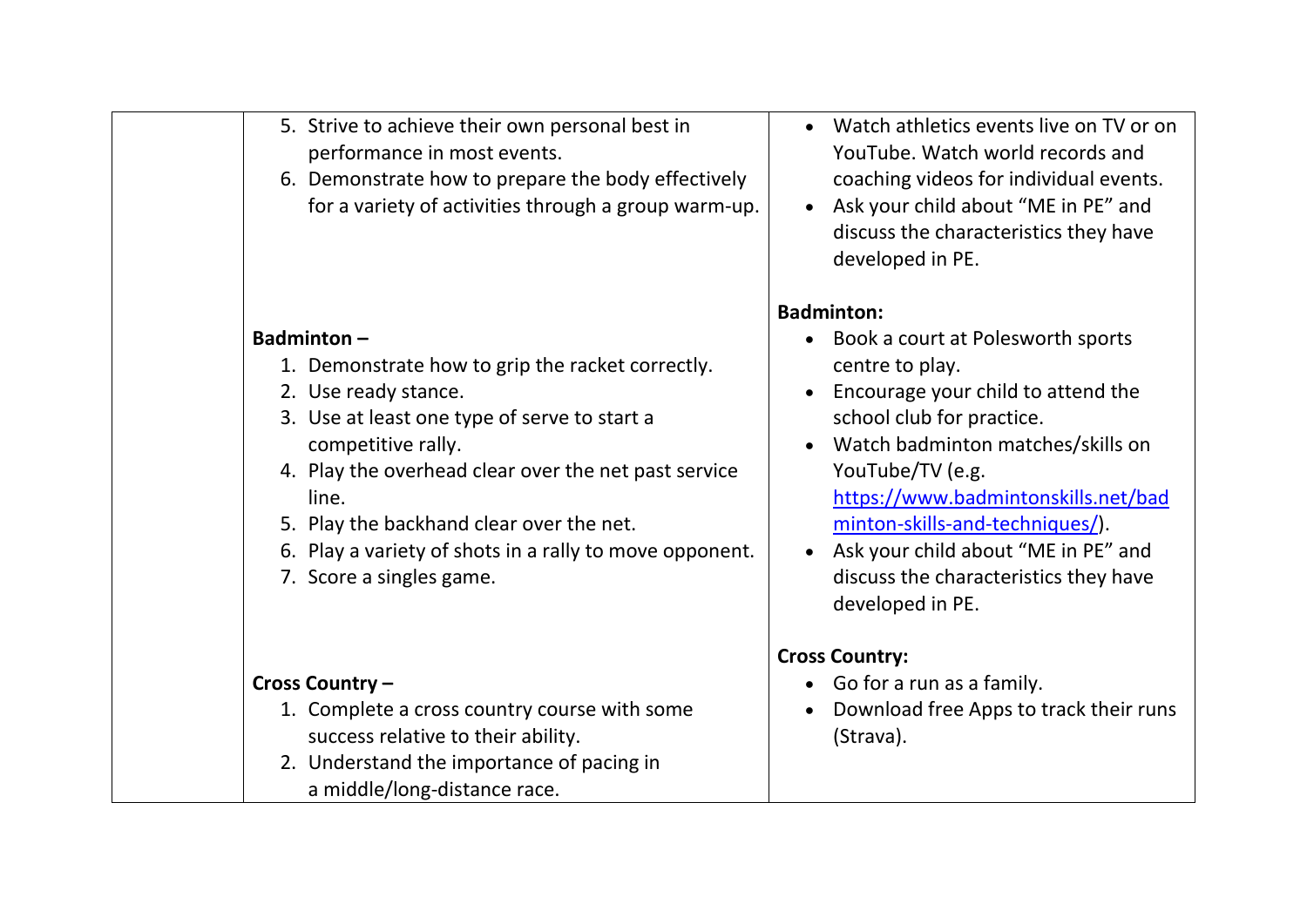|        | 3. Understand and demonstrate a basic running<br>technique.<br>4. Understand how running can help them to<br>maintain a health lifestyle.<br>5. Identify when working aerobically or anaerobically<br>in a cross country run. |        | Join local<br>runs/ath<br>(Tamwor<br>https://w<br>Ask your<br>discuss tl<br>develope |
|--------|-------------------------------------------------------------------------------------------------------------------------------------------------------------------------------------------------------------------------------|--------|--------------------------------------------------------------------------------------|
| Dance- |                                                                                                                                                                                                                               |        |                                                                                      |
|        | 1. Awareness and importance of a dance warm up.                                                                                                                                                                               | Dance: |                                                                                      |
|        | 2. Recall some movements in an order/sequence.                                                                                                                                                                                |        | Watch pr                                                                             |
|        | 3. Copy specific stylistic movements.                                                                                                                                                                                         |        | compani                                                                              |
|        | 4. Understanding of street dance/hip-hop as a dance<br>style.                                                                                                                                                                 |        | entertair<br>'breakin                                                                |
|        | 5. Recognise and understand specific dance<br>terminology.                                                                                                                                                                    |        | Encourag<br>school cl                                                                |
|        | 6. Understand the importance of and demonstrate<br>timing in choreography.                                                                                                                                                    |        | extra pra<br>To aid wi                                                               |
|        | 7. Contribute and communicate positively to group<br>effort.                                                                                                                                                                  |        | confiden<br>either pe                                                                |
|        | 8. Understand some choreographic devices such as<br>cannon and unison.                                                                                                                                                        |        | moves, w<br>Ask your                                                                 |
|        | 9. Demonstrate and use at least two different uses of<br>formations and pathways.                                                                                                                                             |        | discuss tl<br>develope                                                               |
|        |                                                                                                                                                                                                                               |        |                                                                                      |

- running club/park letics club rth/Nuneaton) www.parkrun.org.uk/.
- child about "ME in PE" and he characteristics they have ed in PE.
- rofessional street/hip-hop es on YouTube (e.g., boy blue iment, Zoonation and annual convention').
- ge your child to attend the ub and annual dance shows for actise and confidence.
- ith movement memory and ce, challenge students to erform or teach others key varm up and dance phrase.
- child about "ME in PE" and he characteristics they have ed in PE.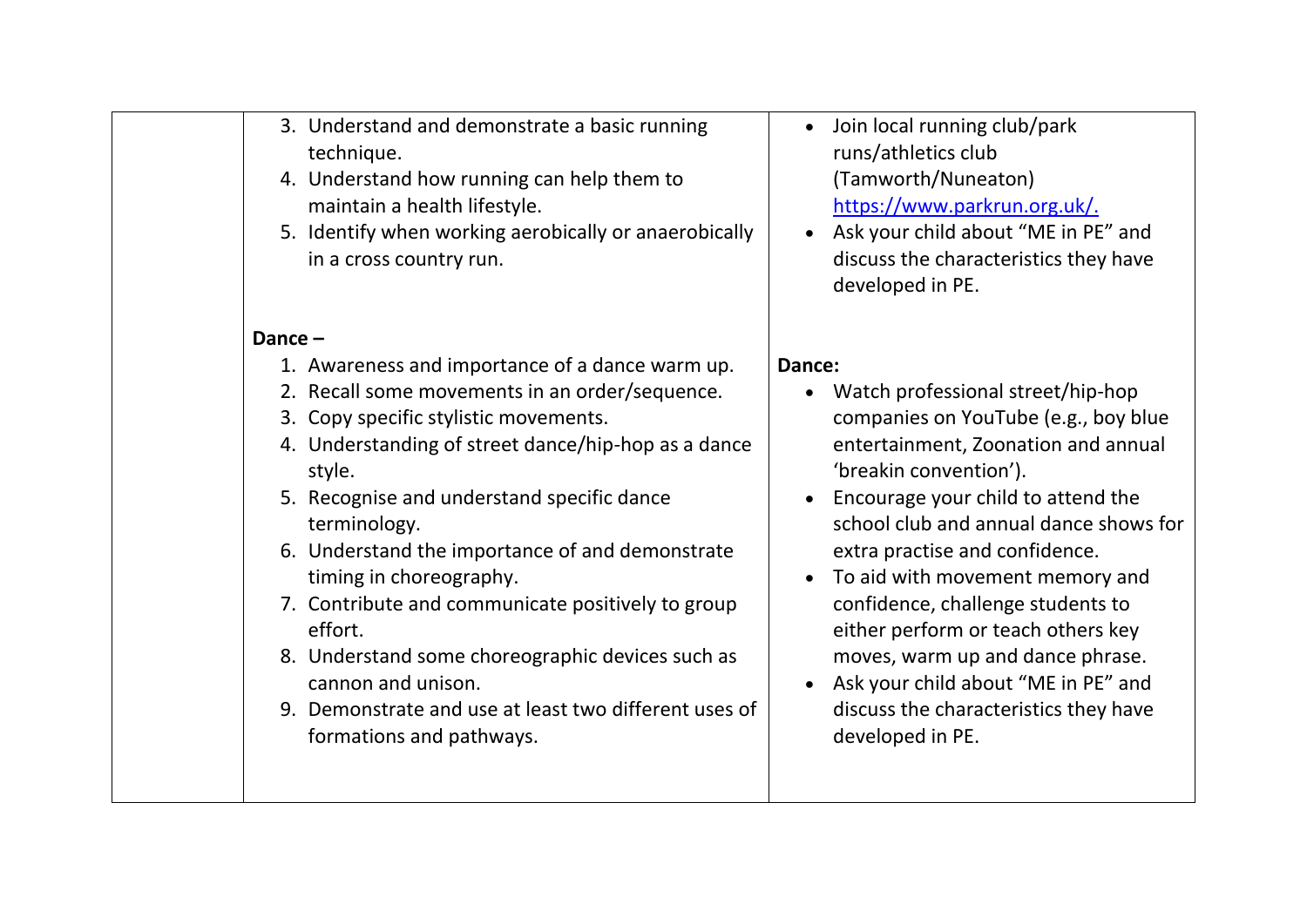| Football:<br>Practice ball familiarisation skills used<br>in lessons to develop confidence with<br>both feet.<br>https://www.youtube.com/watch?v=q1<br>B4is3faOM<br>Encourage your child to attend the<br>school football club to development<br>skills and confidence.<br>Explore getting your child involved in<br>$\bullet$<br>local youth football. Visit the FA<br>website club finder to find accredited<br>organisations.<br>https://www.thefa.com/get-involved.<br>• Ask your child about "ME in PE" and<br>discuss the characteristics they have<br>developed in PE. |
|-------------------------------------------------------------------------------------------------------------------------------------------------------------------------------------------------------------------------------------------------------------------------------------------------------------------------------------------------------------------------------------------------------------------------------------------------------------------------------------------------------------------------------------------------------------------------------|
| Handball:                                                                                                                                                                                                                                                                                                                                                                                                                                                                                                                                                                     |
| • Get involved in any sport that you need<br>to dodge, run, catch, and throw.<br>Watch Handball matches on TV or<br>YouTube matches/skills - e.g., Olympic<br>and World Championships.<br>Join the Handball club in school.                                                                                                                                                                                                                                                                                                                                                   |
|                                                                                                                                                                                                                                                                                                                                                                                                                                                                                                                                                                               |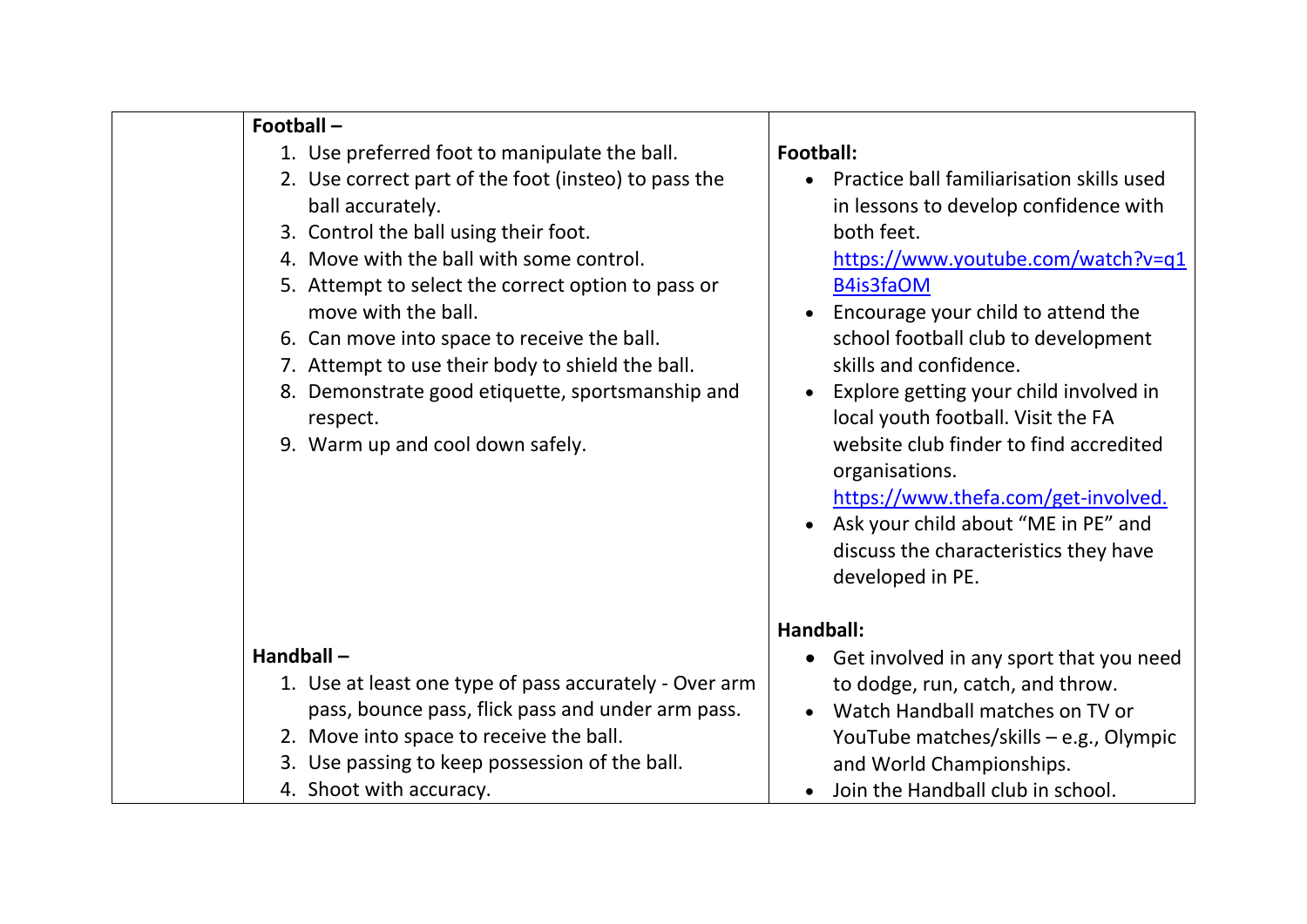| 5. Understand at least one role in defence.<br>Contact your local handball club<br>$\bullet$<br>(Loughborough/Coventry/<br>6. Link two or more skills together in a small sided<br>Birmingham).<br>game.<br>Ask your child about "ME in PE" and<br>discuss the characteristics they have                                                                                                                                                                                                             |  |
|------------------------------------------------------------------------------------------------------------------------------------------------------------------------------------------------------------------------------------------------------------------------------------------------------------------------------------------------------------------------------------------------------------------------------------------------------------------------------------------------------|--|
| developed in PE.<br><b>HRF-Practical:</b><br><b>HRF Practical-</b><br>Ask your child to lead a warm-up with<br>$\bullet$<br>1. Complete 3 phases of warm-up.<br>the family.<br>2. Name 3 fitness components and where they may<br>Discuss different sports and what is<br>be needed.<br>needed to participate in that sport.<br>3. Complete the fitness tests.<br>Encourage them to develop their<br>$\bullet$<br>4. Name 3 methods to improve fitness through<br>fitness and have a go at a type of |  |
| training at home.<br>training.<br>Ask your child about "ME in PE" and<br>discuss the characteristics they have<br>developed in PE.<br><b>HRF-Theory:</b>                                                                                                                                                                                                                                                                                                                                             |  |
| HRF Theory $-$<br>Discuss different sports and what is<br>$\bullet$                                                                                                                                                                                                                                                                                                                                                                                                                                  |  |
| 1. Explain difference between fitness and health.<br>needed to participate in that sport.                                                                                                                                                                                                                                                                                                                                                                                                            |  |
| Test them on the different fitness<br>2. Identify at least 3 health related fitness                                                                                                                                                                                                                                                                                                                                                                                                                  |  |
| components and can they explain them<br>components.                                                                                                                                                                                                                                                                                                                                                                                                                                                  |  |
| 3. Identify 3 skill related components.<br>to you.<br>4. Link 3 tests to fitness components.                                                                                                                                                                                                                                                                                                                                                                                                         |  |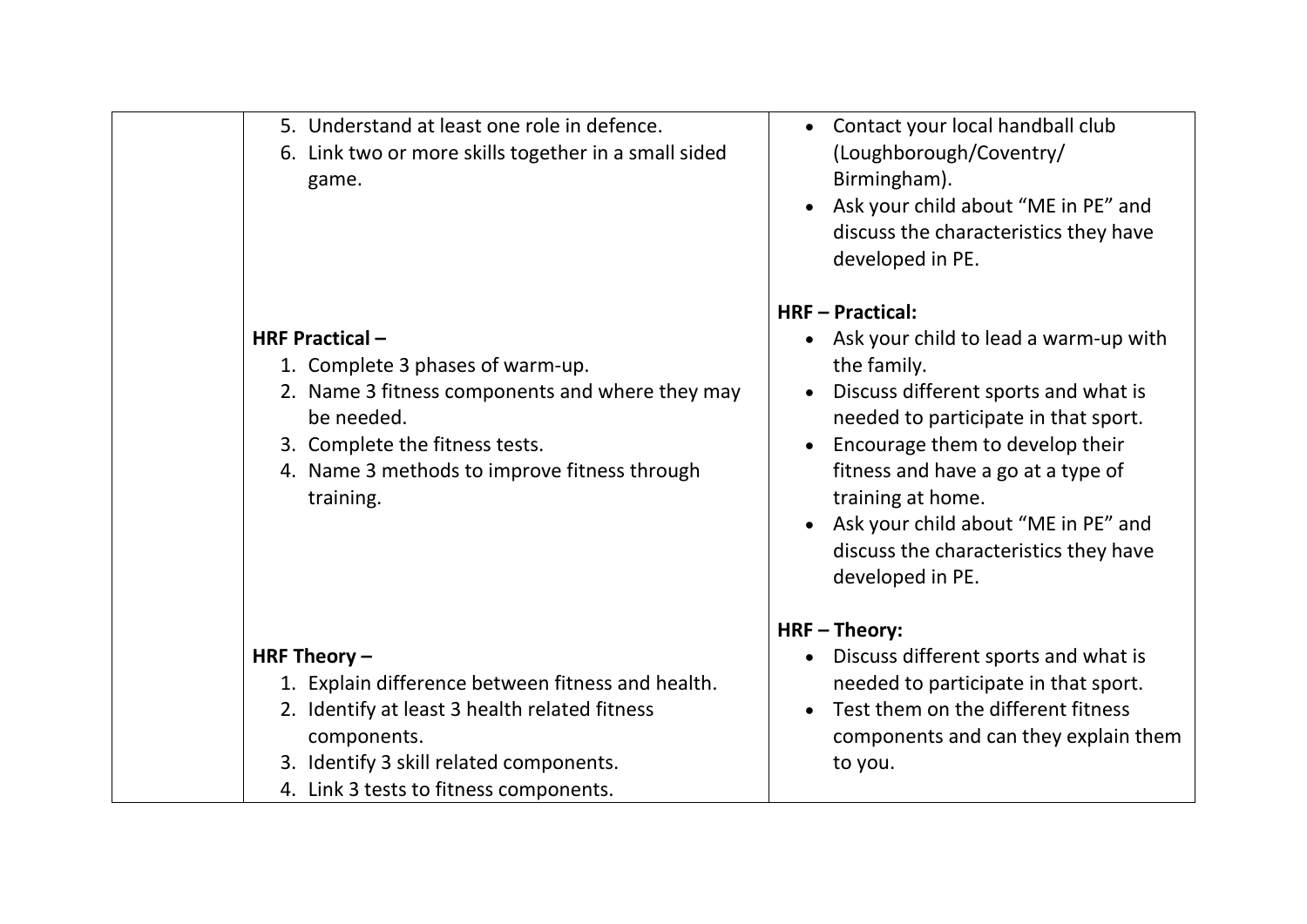| 5. Explain in basic terms the fitness profile of<br>sports/performer.                                                                                                                                                                                                                                                                                                                                                              | • Ask your child about "ME in PE" and<br>discuss the characteristics they have<br>developed in PE.                                                                                                                                                                                                                                                                                            |
|------------------------------------------------------------------------------------------------------------------------------------------------------------------------------------------------------------------------------------------------------------------------------------------------------------------------------------------------------------------------------------------------------------------------------------|-----------------------------------------------------------------------------------------------------------------------------------------------------------------------------------------------------------------------------------------------------------------------------------------------------------------------------------------------------------------------------------------------|
| $Netball -$<br>1. Demonstrate correct landing footwork (one-footed<br>and two-footed) and pivoting with control under<br>some pressure.<br>2. Use 4 different types of pass (chest / bounce /<br>shoulder / overhead) in drills and perform a range<br>of passes in a game.<br>3. Show footwork and passing variations within their<br>game play.<br>4. Catch a range of passes using the correct<br>stance and 'W' hand position. | <b>Netball:</b><br>Practice throwing and catching/target-<br>based skills (e.g., catch or chalk target<br>on a wall) and foot coordination skills<br>(e.g., skipping or hopscotch) at home.<br>Encourage your child to attend the<br>school club for practice.<br>Research local netball clubs/teams to<br>join<br>https://www.englandnetball.co.uk/play<br>-netball/find-a-session-or-club/. |
| 5. Create and move into space to support team-<br>mates.<br>6. Apply pressure to the opposition by marking their<br>player on and off-ball.<br>7. Observe many of the major rules, including<br>footwork, obstruction, contact and offside.                                                                                                                                                                                        | Watch netball drills on-line<br>https://www.youtube.com/watch?v=8<br>WxpyyUwQIQ<br>https://www.youtube.com/watch?v=sG<br>PHv-hkBVs or watch parts of matches<br>on YouTube/TV<br>https://www.youtube.com/watch?v=H<br>25dND9cJuQ.<br>• Ask your child about "ME in PE" and<br>discuss the characteristics they have<br>developed in PE.                                                       |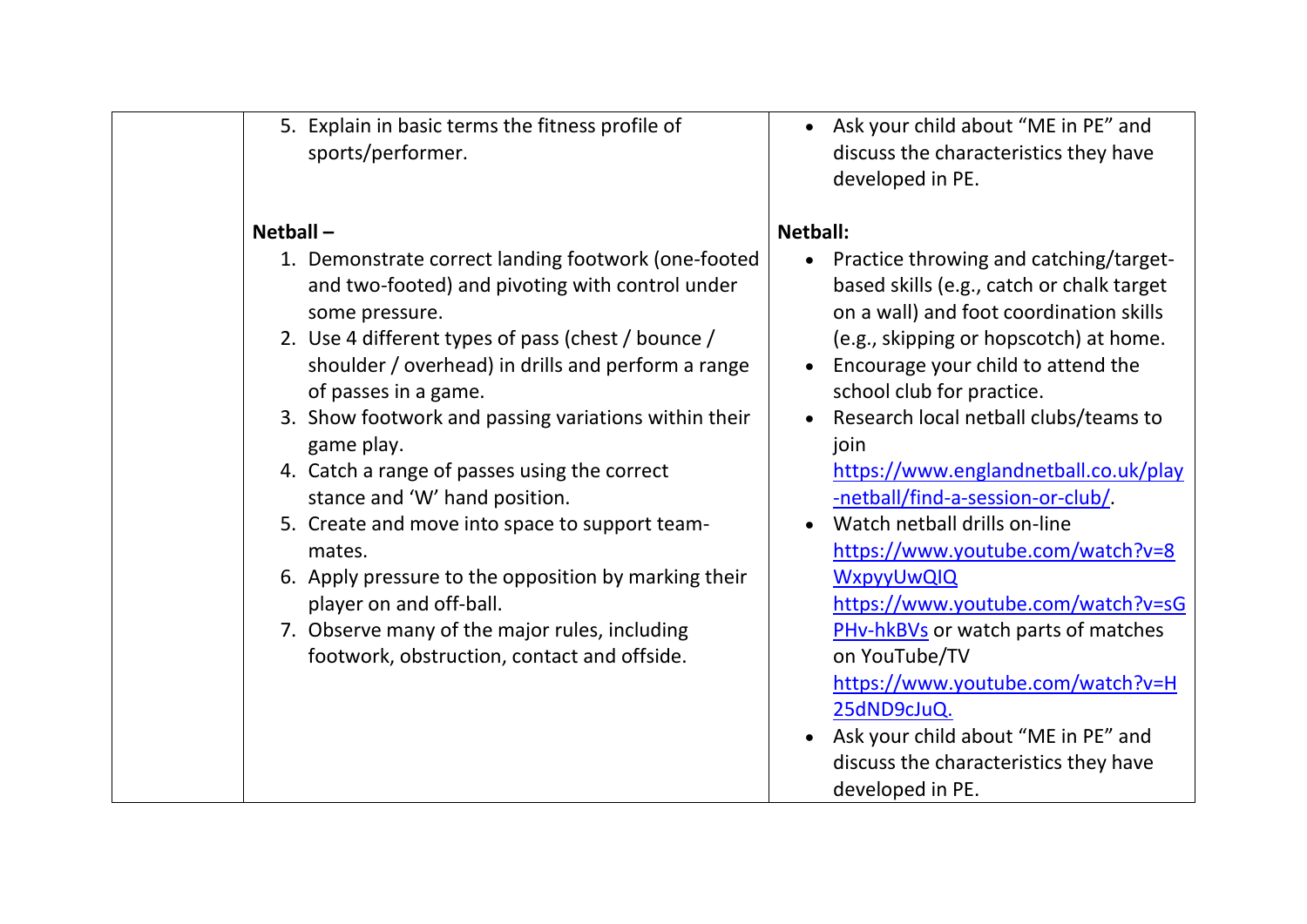# **Problem Solving –**

- 1. Successfully complete the tasks set as part of their group.
- 2. Contribute towards tasks physically.
- 3. Contribute towards tasks verbally.
- 4. Lead a small group for at least part of a task.

## **Rounders –**

- 1. Demonstrate the correct techniques to catch the ball consistently under limited pressure.
- 2. Bowl underarm with some accuracy using the correct technique.
- 3. Throw with some accuracy using overarm.
- 4. Describe and demonstrate the correct batting technique and consistently hit a gentle bowl using correct technique.
- 5. Identify and explain the main pitch lines.
- 6. Explain the rules of no-ball / obstruction / backwards hit and the rules for a batter.

# **OAA - Problem Solving:**

- Ask them do explain what they have been doing.
- Ask them to explain, demonstrate and lead some activities they have done in lessons with family/friends.
- Look at local Scout/Brownie/Cadet groups.
- Ask your child about "ME in PE" and discuss the characteristics they have developed in PE.

## **Rounders:**

- Practice throwing and catching/targetbased skills (e.g., catch or chalk target on a wall) and running skills at home (e.g., forwards/backwards relays/ball collect).
- Encourage your child to attend the school club for practice.
- Find local rounders clubs/teams to join [https://www.roundersengland.co.uk/pl](https://www.roundersengland.co.uk/play/)  $ay/$ .
	- Watch rounders drills on-line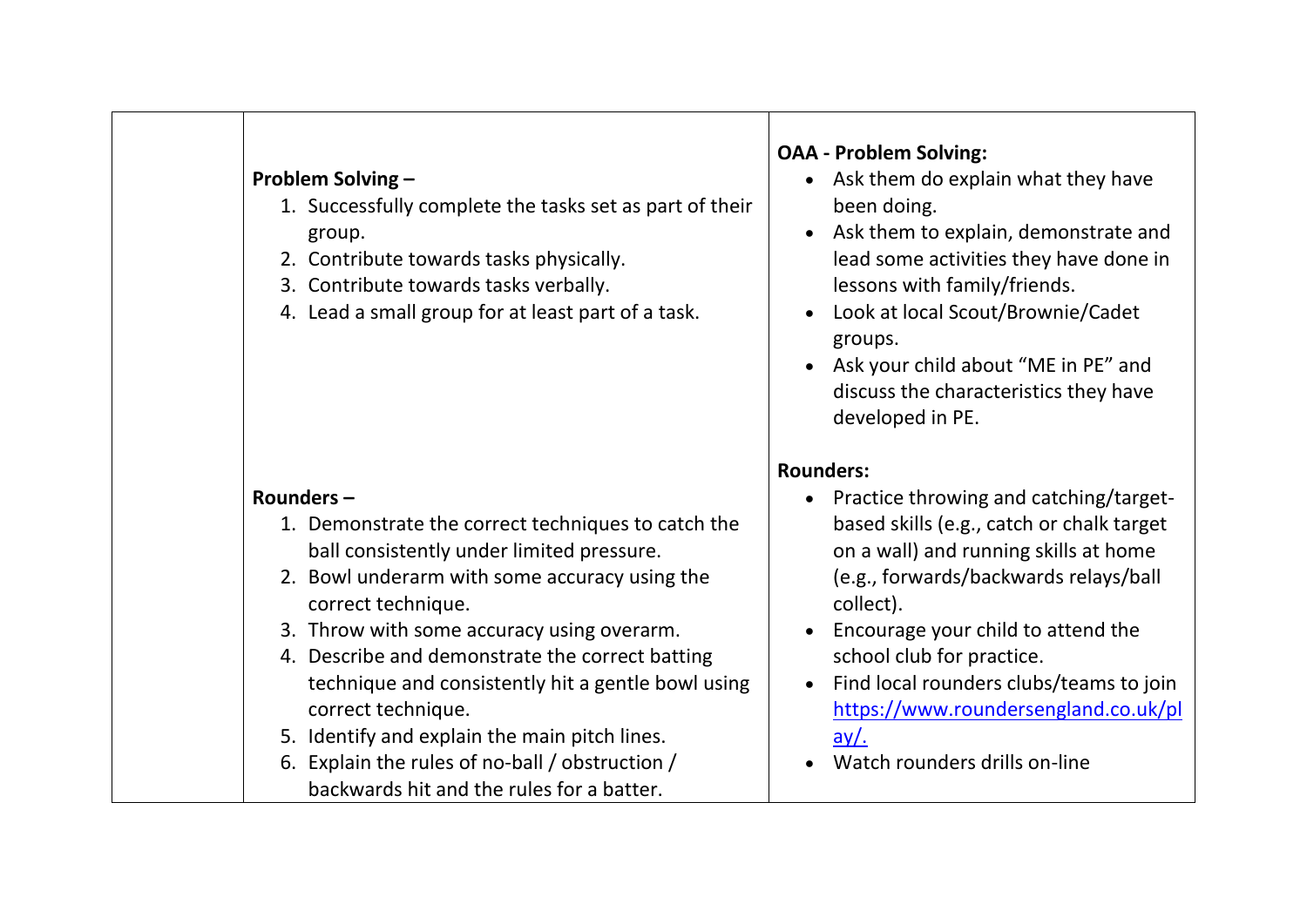|                                                                                                                                                                                                                                                                                                                                                                                                                  | <b>WCNpoJ9vXA</b><br>https://www.youtube.com/watch?v=s<br>mTBrE52Fag.<br>Watch parts of matches on YouTube<br>https://www.youtube.com/watch?v=E<br>GcimxQM0v0.<br>Encourage them to talk about health<br>and fitness and what makes a person<br>healthy.<br>Ask your child about "ME in PE" and<br>discuss the characteristics they have<br>developed in PE. |
|------------------------------------------------------------------------------------------------------------------------------------------------------------------------------------------------------------------------------------------------------------------------------------------------------------------------------------------------------------------------------------------------------------------|--------------------------------------------------------------------------------------------------------------------------------------------------------------------------------------------------------------------------------------------------------------------------------------------------------------------------------------------------------------|
|                                                                                                                                                                                                                                                                                                                                                                                                                  | <b>Rugby:</b>                                                                                                                                                                                                                                                                                                                                                |
| $Rugby -$<br>1. Catch the ball at pace.<br>2. Understand the concept of moving into space in<br>order to receive the ball.<br>3. Pass the ball at increasing pace.<br>4. Pass the ball at increasing distance accurately.<br>5. Understand how to evade an opponent running<br>with the ball.<br>6. Tackle in isolation.<br>7. Tackle in conditioned games.<br>8. Explain the technique or demonstrate a tackle. | Contact your nearest rugby club<br>(Tamworth, Atherstone, Nuneaton,<br>Market Bosworth).<br>Encourage your child to attend the<br>school rugby club or practice.<br>Get involved in any games that involve<br>dodging, running, throwing, and<br>catching.<br>Watch a rugby games on TV or<br>live/skills on YouTube.                                        |

[https://www.youtube.com/watch?v=k](https://www.youtube.com/watch?v=kWCNpoJ9vXA)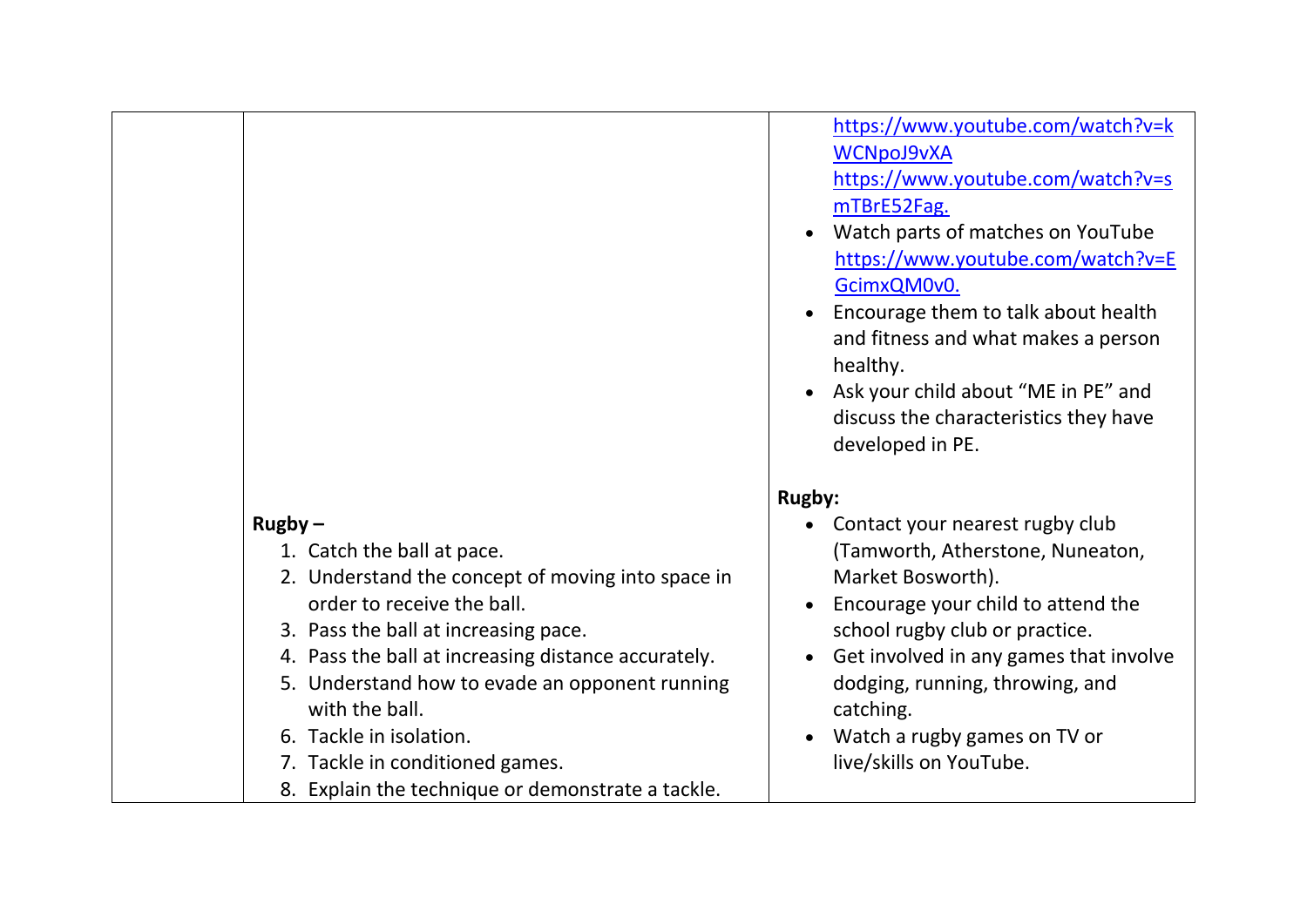|                                    | 9. Attempt to outwit opponent selecting running,<br>passing and catching skills.                                                                                                                                                                                                                                                      | • Ask your child about "ME in PE" and<br>discuss the characteristics they have<br>developed in PE.                                                                                                                                                                                                                                                                                                                                                                                                                        |
|------------------------------------|---------------------------------------------------------------------------------------------------------------------------------------------------------------------------------------------------------------------------------------------------------------------------------------------------------------------------------------|---------------------------------------------------------------------------------------------------------------------------------------------------------------------------------------------------------------------------------------------------------------------------------------------------------------------------------------------------------------------------------------------------------------------------------------------------------------------------------------------------------------------------|
|                                    | Volleyball-<br>1. Play a 'catch' volley.<br>2. Move to a position to catch the ball.<br>3. Use the 'ready' position.<br>4. Play a cooperative volley rally over the net.<br>5. Play the overhead hit serve.<br>6. Hit shot #3 into space on opponents' side.<br>7. Score a basic game (e.g. 2v2, 3v3).<br>8. Play the reverse volley. | <b>Volleyball:</b><br>Encourage your child to attend the<br>school club for practice.<br>Watch volleyball matches/skills online.<br>The following are good to use:<br>https://www.youtube.com/c/Volleyball<br>1on1Videos<br>https://www.youtube.com/watch?v=Fo<br>j6A4WWgCg.<br>Join a volleyball club - both Tamworth<br>Spartans and Nuneaton Volleyball Club<br>are recommended and have links with<br>the school.<br>Ask your child about "ME in PE" and<br>discuss the characteristics they have<br>developed in PE. |
| <b>Religious</b><br><b>Studies</b> | Buddhism-<br>1. Understand and use the following specific religious<br>vocabulary; Buddha, Buddhist, suffering, Four<br>Noble Truths, Middle Way, Eight-Fold Path,<br>Meditation, Enlightenment, Mandala, Sangha.                                                                                                                     | Parents and carers can discuss the main<br>beliefs Buddhists and Sikhs have, and<br>what it may be like to be a member of<br>that faith in the world today.<br>Websites which can help discussion<br>are:                                                                                                                                                                                                                                                                                                                 |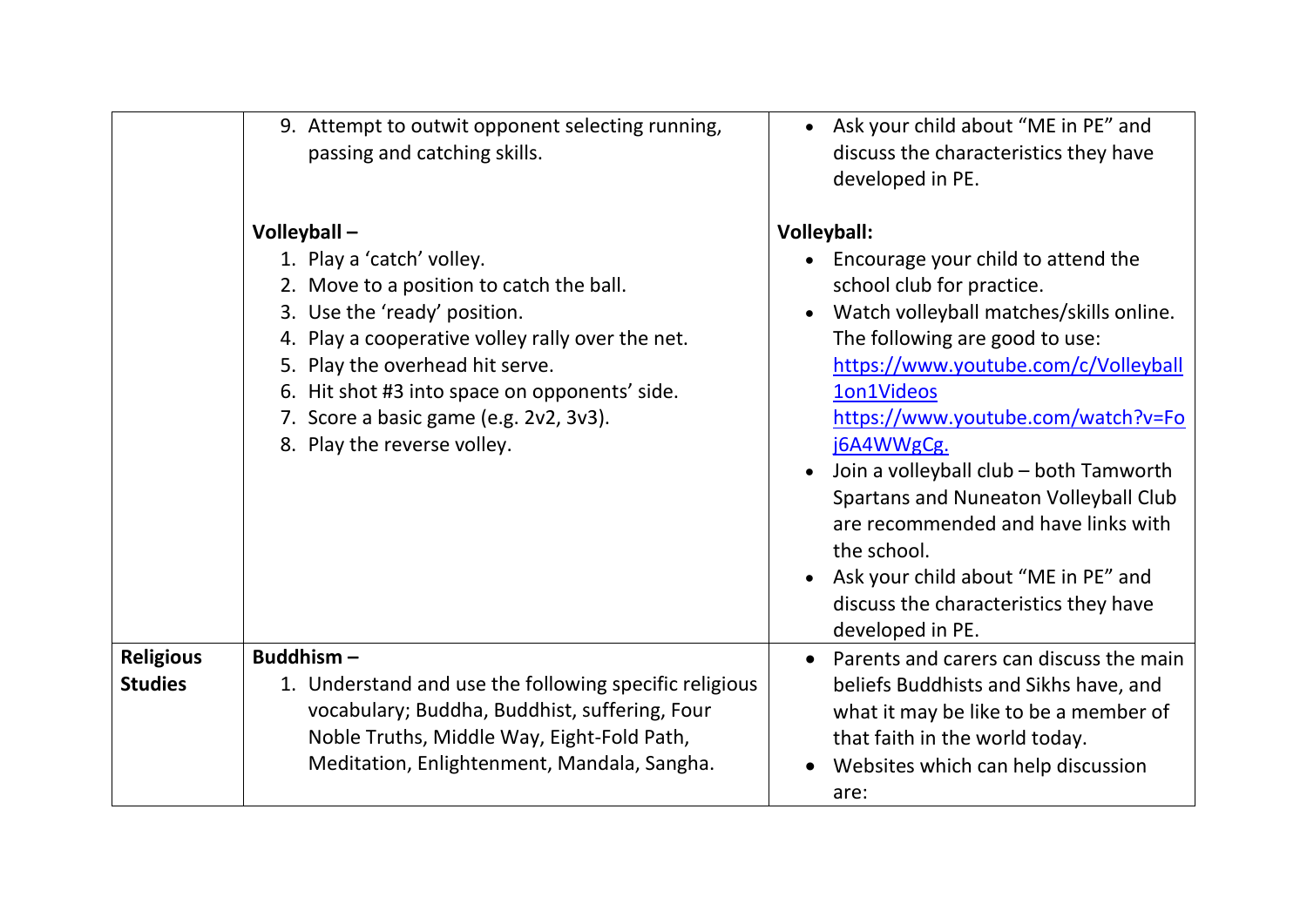|                | 2. Provide developed descriptions of ideas related to<br>the topic.<br>3. Explain ideas with reasons and examples.<br>4. Explain Buddhist beliefs about the cause of<br>suffering and how to overcome it.                                                                                                                                                                                                                                                                 | <b>Buddhism</b><br>https://www.bbc.co.uk/bitesize/topics/<br>zs86n39/articles/zmcsmfr<br>https://classroom.thenational.academy<br>/units/buddhism-beliefs-and-teachings-<br>9bab |
|----------------|---------------------------------------------------------------------------------------------------------------------------------------------------------------------------------------------------------------------------------------------------------------------------------------------------------------------------------------------------------------------------------------------------------------------------------------------------------------------------|----------------------------------------------------------------------------------------------------------------------------------------------------------------------------------|
|                | Sikhism-<br>1. Consistently uses a variety of the following specific<br>religious vocabulary within the context of<br>the topic; Guru Nanak, Sikhi, seva, langar, equality,<br>Guru Gobind Singh, Khalsa, social justice,<br>prejudice, human rights, discrimination.<br>2. Consistently gives developed descriptions of the<br>ideas within the context of the topic.<br>3. Explains ideas with developed reasons and<br>examples.<br>4. Explain Sikh ideas of equality. | Sikhism<br>https://www.bbc.co.uk/bitesize/topics/<br>zygnvcw/articles/znpq47h<br>My Life, My Religion documentary<br>https://www.youtube.com/watch?v=Q<br>6Jx3S5C8Mg             |
| <b>Science</b> | Biology $-$<br>1. Know the structures of the respiratory system and<br>their functions.<br>2. Explain how breathing occurs through changes in<br>pressure in the lungs.                                                                                                                                                                                                                                                                                                   | <b>Biology:</b><br>Use BBC bitesize Biology:<br>$\bullet$<br>https://www.bbc.co.uk/bitesize/subjec<br>ts/z4882hv.                                                                |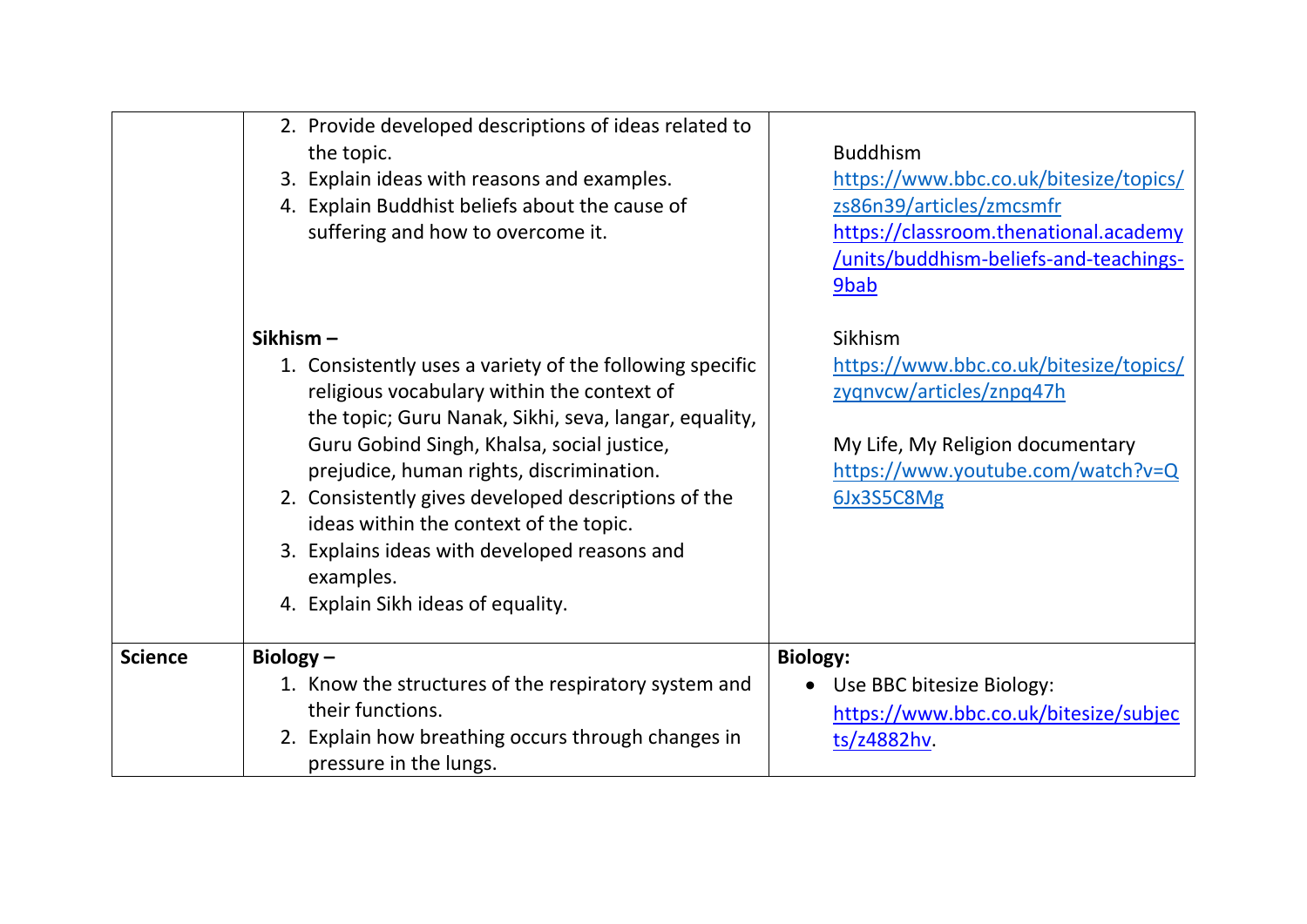| 3. Know that in gas exchange, oxygen and carbon<br>dioxide move between alveoli and the blood.<br>4. Know that oxygen is transported to cells for<br>aerobic respiration and carbon dioxide is removed<br>from the body.<br>5. Understand that the amount of oxygen required<br>by body cells determines the rate of breathing.<br>6. Explain how different factors affect breathing.<br>7. Understand that knowledge of digestion and a<br>healthy diet allows humans to live a healthier<br>lifestyle.<br>8. Know what a balanced diet is, what it is made up<br>of (carbohydrates, lipids, proteins, vitamins,<br>minerals, dietary fibre and water) and that the<br>body needs this for its cells' energy, growth and<br>maintenance.<br>9. Understand that organs of the digestive system are<br>adapted to break large food molecules into small<br>ones which can travel in the blood to cells and are<br>used for life processes.<br>10. Describe the events that take place to turn food<br>into simple molecules inside a cell including the<br>function of enzymes.<br>11. Understand and use the test for starch and<br>glucose.<br>12. Know some effects of drugs on the body. | • Get pupils to set themselves quizzes on<br>Educake (The Science Department's<br>homework platform) to help them<br>revise topics they are trying to<br>understand.<br>Talk about science at home and what<br>students have learnt today. As well as<br>discuss new scientific advances in the<br>news.<br><b>Watch David Attenborough</b><br>documentaries about the planet e.g.,<br>Blue planet.<br>You could google 'Oak Academy' and<br>they have videos on different topics<br>and lessons that we cover. |
|---------------------------------------------------------------------------------------------------------------------------------------------------------------------------------------------------------------------------------------------------------------------------------------------------------------------------------------------------------------------------------------------------------------------------------------------------------------------------------------------------------------------------------------------------------------------------------------------------------------------------------------------------------------------------------------------------------------------------------------------------------------------------------------------------------------------------------------------------------------------------------------------------------------------------------------------------------------------------------------------------------------------------------------------------------------------------------------------------------------------------------------------------------------------------------------------|-----------------------------------------------------------------------------------------------------------------------------------------------------------------------------------------------------------------------------------------------------------------------------------------------------------------------------------------------------------------------------------------------------------------------------------------------------------------------------------------------------------------|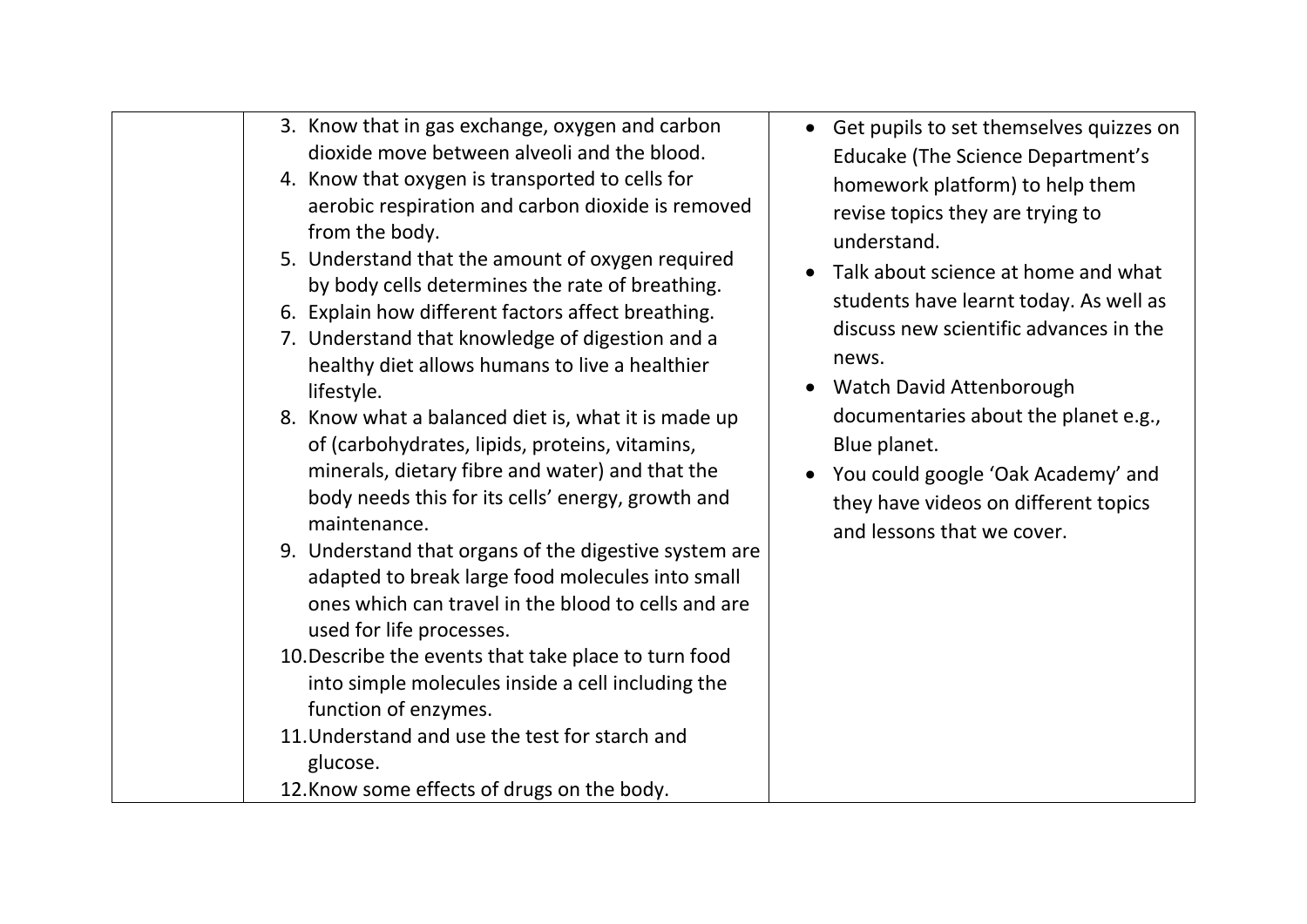| 13. Know the different parts of the skeleton.<br>14. Understand and demonstrate that antagonistic<br>pairs of muscles create movement when one<br>contracts and the other relaxes.<br>15. Know the different roles of muscle and where<br>muscles are found.<br>16. Understand what joints are and name the four<br>different types giving examples.<br>17. Investigate the effect of resting muscles on fatigue<br>drawing conclusions.                                                                                                                                                  |                                                                                                                                                                                                                                                                                                                                                                                                                            |
|-------------------------------------------------------------------------------------------------------------------------------------------------------------------------------------------------------------------------------------------------------------------------------------------------------------------------------------------------------------------------------------------------------------------------------------------------------------------------------------------------------------------------------------------------------------------------------------------|----------------------------------------------------------------------------------------------------------------------------------------------------------------------------------------------------------------------------------------------------------------------------------------------------------------------------------------------------------------------------------------------------------------------------|
| Chemistry $-$<br>1. Define the chemical meaning of the word element<br>and explain where elements are listed.<br>2. an element for a specific job based on its chemical<br>and physical properties.<br>3. Define a compound.<br>4. Describe how the properties of elements change<br>when they react to form a compound.<br>5. Identify the differences between elements,<br>mixtures and compounds.<br>6. Produce word equations for simple<br>chemical reactions.<br>7. Write symbol equations from word equations for<br>simple chemical reactions when provided with the<br>formulae. | <b>Chemistry:</b><br>• Use BBC bitesize Chemistry:<br>https://www.bbc.co.uk/bitesize/subjec<br>ts/znxtyrd<br>Get pupils to set themselves quizzes on<br><b>Educake (The Science Department's</b><br>homework platform) to help them<br>revise topics they are trying to<br>understand.<br>Talk about science at home and what<br>students have learnt today. As well as<br>discuss new scientific advances in the<br>news. |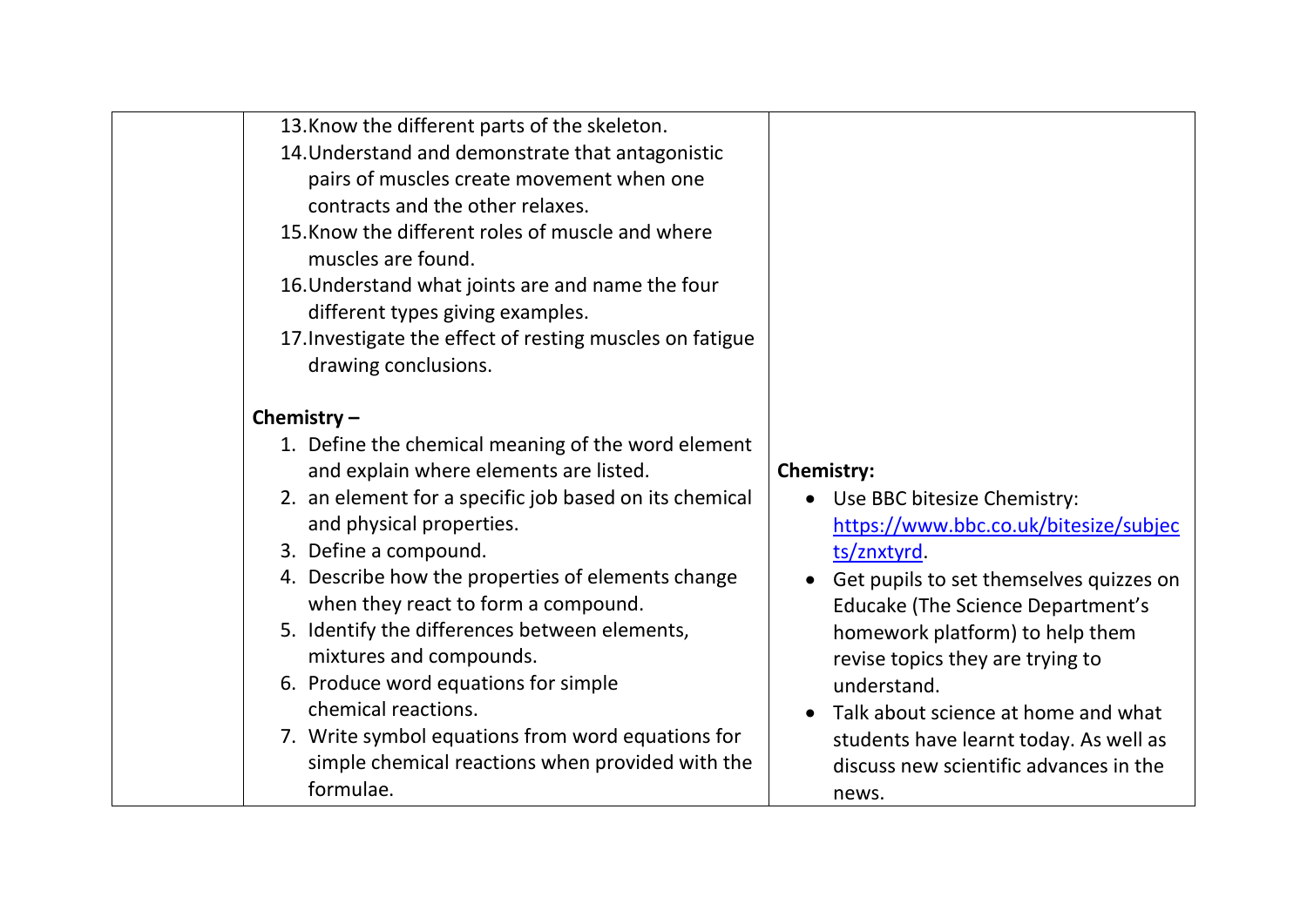| 8. Balance symbol equations for simple chemical<br>reactions.<br>9. Explain how to work out the number of electrons<br>for any element on The Periodic Table.<br>10. Draw the electronic structure of the first 20<br>elements in The Periodic Table.<br>11. Know that there are links between the electronic<br>structure of elements and their position in The<br>Periodic Table.<br>12. Describe some of the properties of group 1 metals.<br>13. Describe the trend in reactivity going down group<br>1 metals.<br>14. Describe some properties and uses of group 7<br>halogens.<br>15. Describe the trend in reactivity going down group<br>7 halogens.<br>16. Construct word equations for halogen<br>displacement reactions.<br>17. Describe the properties of some elements in<br>groups 2,3,4,5,6 and 0.<br>Physics $-$ | Watch BBC Four's 'Chemistry: A volatile<br>$\bullet$<br>history' documentary.<br>You could google 'Oak Academy' and<br>they have videos on different topics<br>and lessons that we cover. |
|----------------------------------------------------------------------------------------------------------------------------------------------------------------------------------------------------------------------------------------------------------------------------------------------------------------------------------------------------------------------------------------------------------------------------------------------------------------------------------------------------------------------------------------------------------------------------------------------------------------------------------------------------------------------------------------------------------------------------------------------------------------------------------------------------------------------------------|-------------------------------------------------------------------------------------------------------------------------------------------------------------------------------------------|
|                                                                                                                                                                                                                                                                                                                                                                                                                                                                                                                                                                                                                                                                                                                                                                                                                                  |                                                                                                                                                                                           |
| 1. Know the physics definition of work done.                                                                                                                                                                                                                                                                                                                                                                                                                                                                                                                                                                                                                                                                                                                                                                                     |                                                                                                                                                                                           |
| 2. Understand how two factors, force and distance,                                                                                                                                                                                                                                                                                                                                                                                                                                                                                                                                                                                                                                                                                                                                                                               |                                                                                                                                                                                           |
| can affect work done.                                                                                                                                                                                                                                                                                                                                                                                                                                                                                                                                                                                                                                                                                                                                                                                                            |                                                                                                                                                                                           |
|                                                                                                                                                                                                                                                                                                                                                                                                                                                                                                                                                                                                                                                                                                                                                                                                                                  | <b>Physics:</b>                                                                                                                                                                           |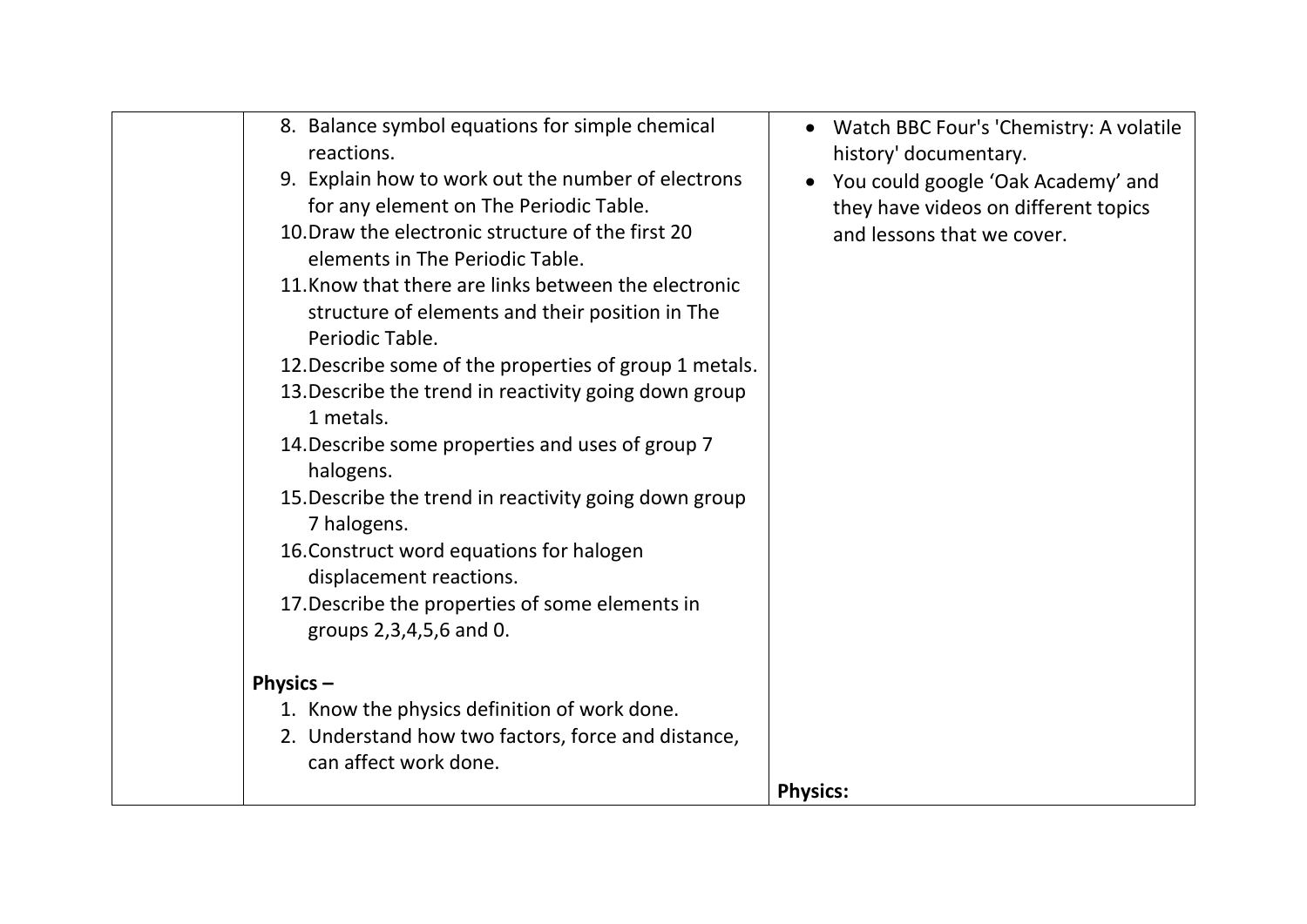|                   | 3. Use the formula: work done $(J)$ = force $(N)$ x<br>distance moved (m) to compare energy<br>transferred for objects moving horizontally.<br>4. Understand how machines like levers and pulleys<br>make work easier. | Use BBC bitesize Physics:<br>https://www.bbc.co.uk/bitesize/subjec<br>ts/zh2xsbk<br>Get pupils to set themselves quizzes on<br><b>Educake (The Science Department's</b><br>homework platform) to help them<br>revise topics they are trying to<br>understand.<br>Talk about science at home and what<br>students have learnt today. As well as<br>discuss new scientific advances in the<br>news.<br>Watch 'Into the universe with Stephen<br>Hawking' documentary.<br>You could google 'Oak Academy' and<br>they have videos on different topics<br>and lessons that we cover. |
|-------------------|------------------------------------------------------------------------------------------------------------------------------------------------------------------------------------------------------------------------|---------------------------------------------------------------------------------------------------------------------------------------------------------------------------------------------------------------------------------------------------------------------------------------------------------------------------------------------------------------------------------------------------------------------------------------------------------------------------------------------------------------------------------------------------------------------------------|
| <b>Technology</b> | <b>Fashion &amp; Textiles -</b>                                                                                                                                                                                        | To improve your child's knowledge and skills                                                                                                                                                                                                                                                                                                                                                                                                                                                                                                                                    |
|                   | 1. Recognise different types of fibres and yarns and<br>understand their properties and characteristics.                                                                                                               | access the following:<br>Allow your child to plan and prepare                                                                                                                                                                                                                                                                                                                                                                                                                                                                                                                   |
|                   | 2. Understand what quality control is.                                                                                                                                                                                 | meals for the family which will                                                                                                                                                                                                                                                                                                                                                                                                                                                                                                                                                 |
|                   | 3. Understand what decorative components are.                                                                                                                                                                          | encourage the family to eat more                                                                                                                                                                                                                                                                                                                                                                                                                                                                                                                                                |
|                   | 4. Know how to create a circuit using conductive<br>threads.                                                                                                                                                           | healthily.<br>Encourage your child in upcycling old                                                                                                                                                                                                                                                                                                                                                                                                                                                                                                                             |
|                   |                                                                                                                                                                                                                        | clothing/other items in the home to                                                                                                                                                                                                                                                                                                                                                                                                                                                                                                                                             |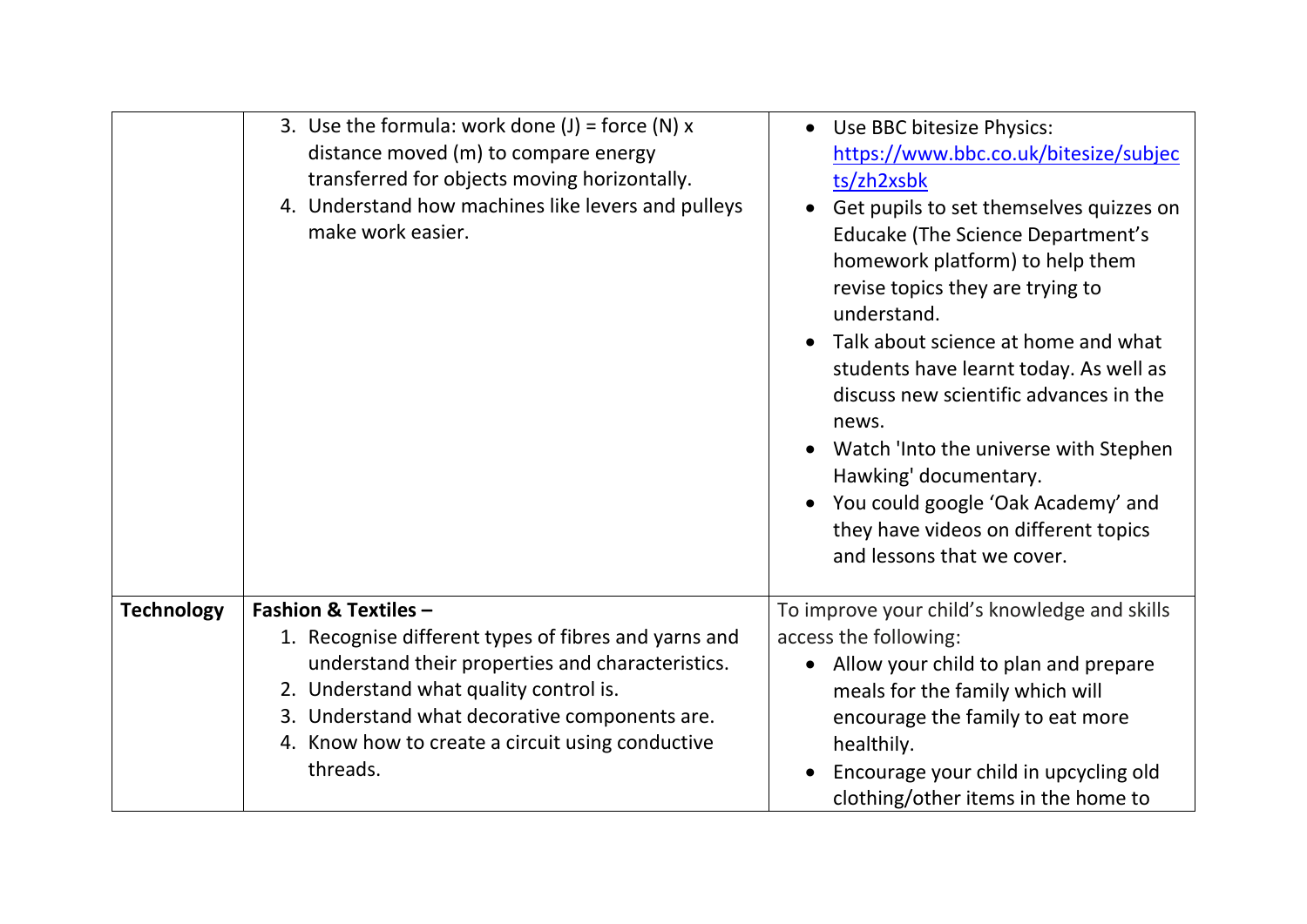| 5. Demonstrate how to produce a range of<br>embroidery stitches.                 | develop their<br>skills.    |
|----------------------------------------------------------------------------------|-----------------------------|
| 6. Know how to test and evaluate their products                                  | <b>Access BBC T</b>         |
| against a specification.                                                         | resources wh                |
|                                                                                  | to learn more               |
| Food Prep & Nutrition -                                                          | Design and T                |
| 1. Understand how cross contamination occurs.                                    | https://www                 |
| 2. Know what high risk-foods are and how food                                    | design-and-te               |
| poisoning can be prevented.                                                      | <b>Access STEM</b>          |
| 3. Know the eight healthy eating guidelines.                                     | variety of act              |
| 4. Understand the source and function of nutrients in                            | can be used t               |
| the body.                                                                        | Design and T                |
| 5. Demonstrate how to cook a repertoire of                                       | https://www                 |
| predominantly savoury dishes using a range of                                    | learning/seco               |
| cooking techniques and equipment.                                                | Talk to your o<br>$\bullet$ |
|                                                                                  | learned in the              |
| Metal Project -                                                                  | Technology k                |
| 1. Understand the difference between a design brief<br>and design specification. |                             |
| 2. Know how to categorise, compare and contrast the                              |                             |
| characteristics of ferrous, nonferrous metals and<br>alloys.                     |                             |
| 3. Understand the difference between soldering and<br>brazing.                   |                             |
| 4. Understand the impacts of metal and metal                                     |                             |
| production on the environment.                                                   |                             |

r creativity and design

- $\epsilon$ each A range of clips and ich will inspire your child e about all aspects of echnology .bbc.co.uk/teach/ks3echnology/z6y96v4.
- Your child can explore a tivities and challenges that to support their learning in echnology .stem.org.uk/homeondary-design-technology.
- child about what they have eir Food and Design and essons.